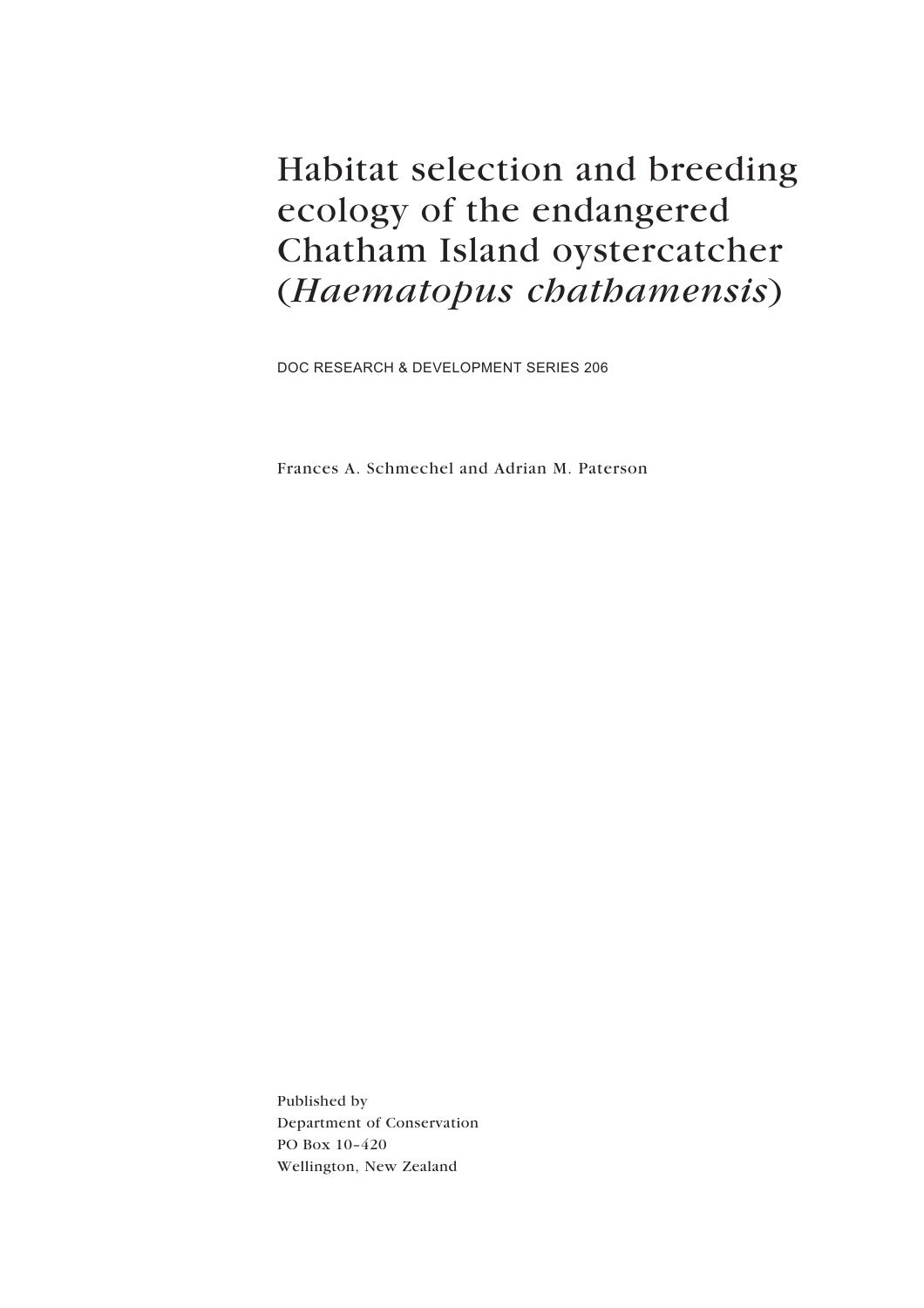DOC Research & Development Series is a published record of scientific research carried out, or advice given, by Department of Conservation staff or external contractors funded by DOC. It comprises reports and short communications that are peer-reviewed.

Individual contributions to the series are first released on the departmental website in pdf form. Hardcopy is printed, bound, and distributed at regular intervals. Titles are also listed in our catalogue on the website, refer http://www.doc.govt.nz under Publications, then Science and research.

© Copyright May 2005, New Zealand Department of Conservation

ISSN 1176-8886 ISBN 0-478-22683-7

This report was prepared for publication by Science & Technical Publishing Section; editing by Helen OíLeary and layout by Lynette Clelland. Publication was approved by the Chief Scientist (Research, Development & Improvement Division), Department of Conservation, Wellington, New Zealand.

In the interest of forest conservation, we support paperless electronic publishing. When printing, recycled paper is used wherever possible.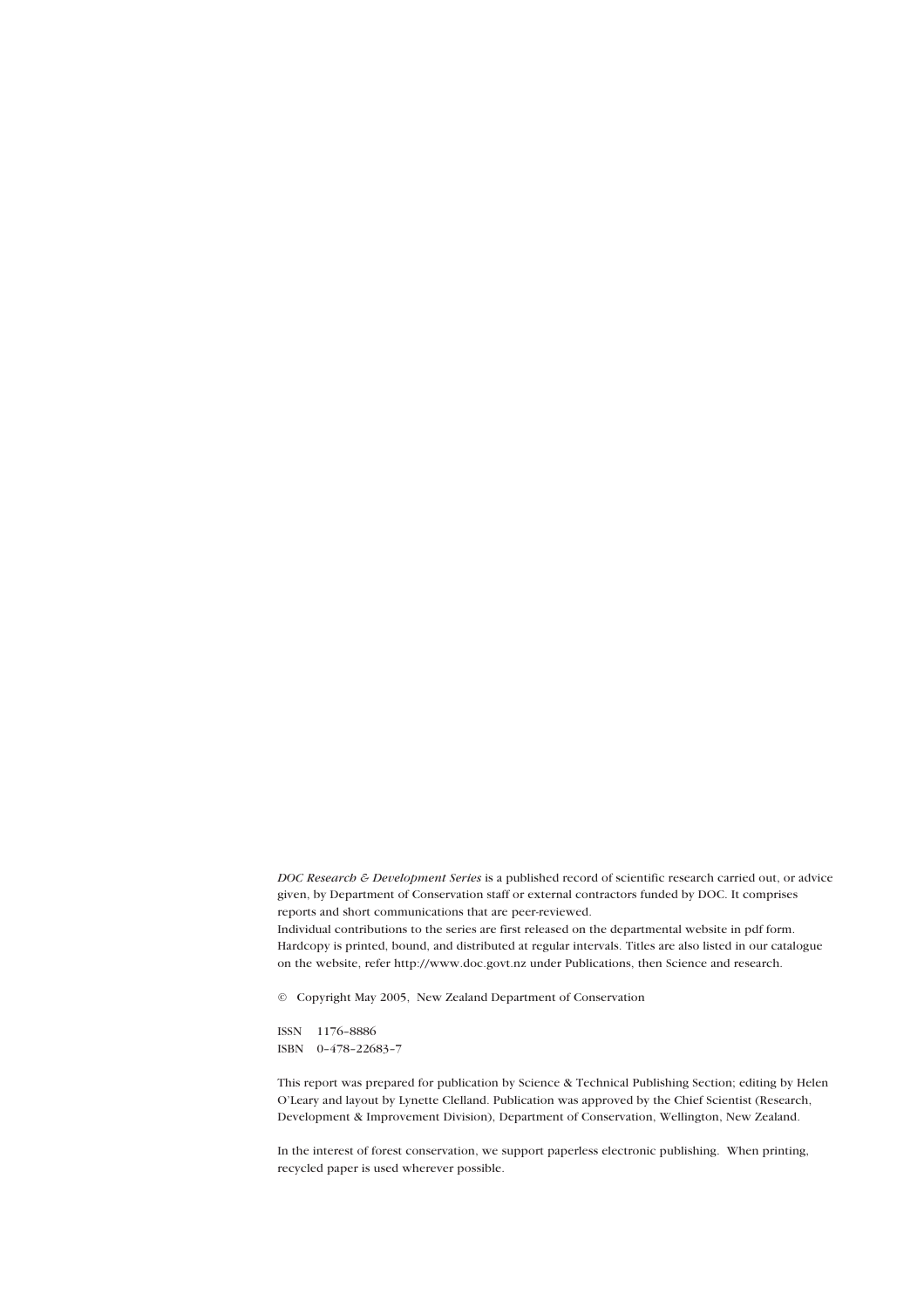## **CONTENTS**

|    | Abstract |                                                               | 5  |
|----|----------|---------------------------------------------------------------|----|
| 1. |          | Introduction                                                  | 6  |
| 2. |          | Breeding biology                                              | 7  |
|    | 2.1      | Introduction                                                  | 7  |
|    | 2.2      | Location                                                      | 8  |
|    | 2.3      | Methods                                                       | 8  |
|    | 2.4      | Results                                                       | 9  |
|    |          | 2.4.1<br>Clutches                                             | 9  |
|    |          | 2.4.2<br>Laying, incubation, and replacement intervals        | 10 |
|    |          | 2.4.3<br>Hatching, fledging, and dispersal                    | 10 |
|    |          | 2.4.4<br>Success rates and causes of loss                     | 10 |
|    |          | 2.4.5<br>Breeding effort and timing of the breeding season    | 13 |
|    |          | 2.4.6<br>Over-winter survival of first-year birds             | 13 |
|    | 2.5      | Discussion                                                    | 14 |
|    |          | 2.5.1<br>Laying, incubation and hatching                      | 14 |
|    |          | 2.5.2<br>Re-nesting                                           | 14 |
|    |          | 2.5.3<br>Chick rearing, fledging, and dispersal of fledglings | 14 |
|    |          | 2.5.4<br><b>Breeding success</b>                              | 15 |
|    |          | 2.5.5<br>Causes and timing of nest and chick loss             | 15 |
|    |          | 2.5.6<br>Breeding effort                                      | 16 |
|    |          | 2.5.7<br>Seasons and limiting factors                         | 16 |
|    | 2.6      | Summary                                                       | 16 |
| 3. |          | Habitat use                                                   | 17 |
|    | 3.1      | Introduction                                                  | 17 |
|    |          | Definitions<br>3.1.1                                          | 18 |
|    | 3.2      | Methods                                                       | 18 |
|    |          | 3.2.1<br>Coastline survey                                     | 18 |
|    |          | Habitat selection calculations<br>3.2.2                       | 18 |
|    |          | 3.2.3<br>Habitat composition and use within territories       | 19 |
|    |          | 3.2.4<br>Observations                                         | 19 |
|    | 3.3      | Results                                                       | 20 |
|    |          | 3.3.1<br>Coastline surveys                                    | 20 |
|    |          | <b>Breeding territories</b><br>3.3.2                          | 21 |
|    |          | 3.3.3<br>Habitat use within breeding territories              | 22 |
|    | 3.4      | Discussion                                                    | 23 |
|    |          | 3.4.1<br>General habitat use                                  | 23 |
|    |          | 3.4.2<br>Breeding territories                                 | 24 |
|    |          | 3.4.3<br>Limitations to methodology                           | 24 |
|    | 3.5      | Summary                                                       | 25 |
| 4. |          | Management and research recommendations                       | 26 |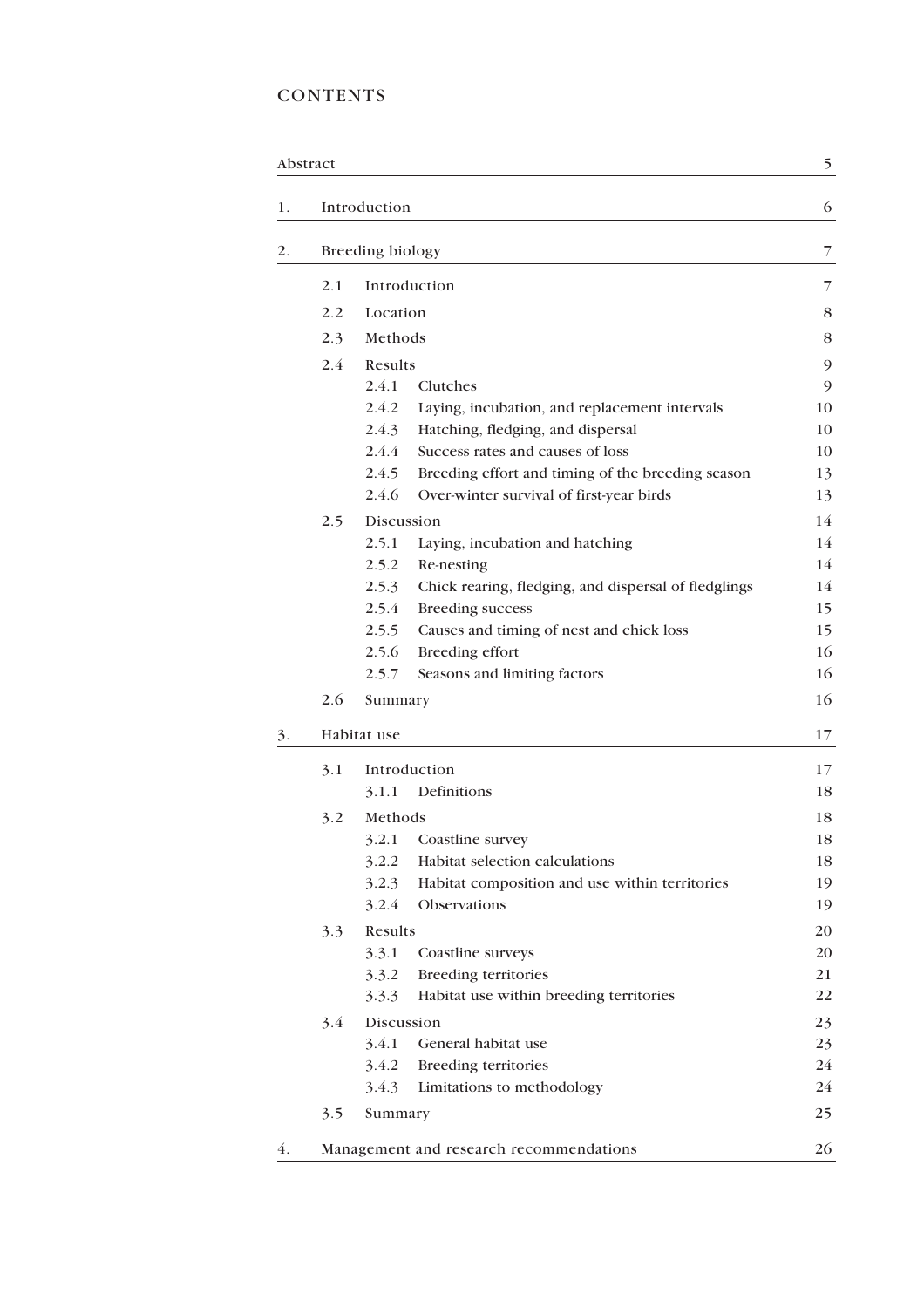| 4.1<br>Management                                                 | 26 |
|-------------------------------------------------------------------|----|
| 4.2<br>Monitoring                                                 | 26 |
| 4.3<br>Future research                                            | 27 |
| Acknowledgments                                                   | 27 |
| References                                                        | 27 |
| Appendix 1                                                        |    |
| Number of chicks known to have fledged 1994-96                    | 31 |
| Appendix 2                                                        |    |
| Habitat categories on Chatham, Pitt and Rangatira islands by zone | 32 |
| Appendix 3                                                        |    |
| Features of Chatham Island oystercater breeding territories       | 33 |
| Appendix $4$                                                      |    |
| Habitats used for foraging by Chatham Island oystercaters         | 34 |
|                                                                   |    |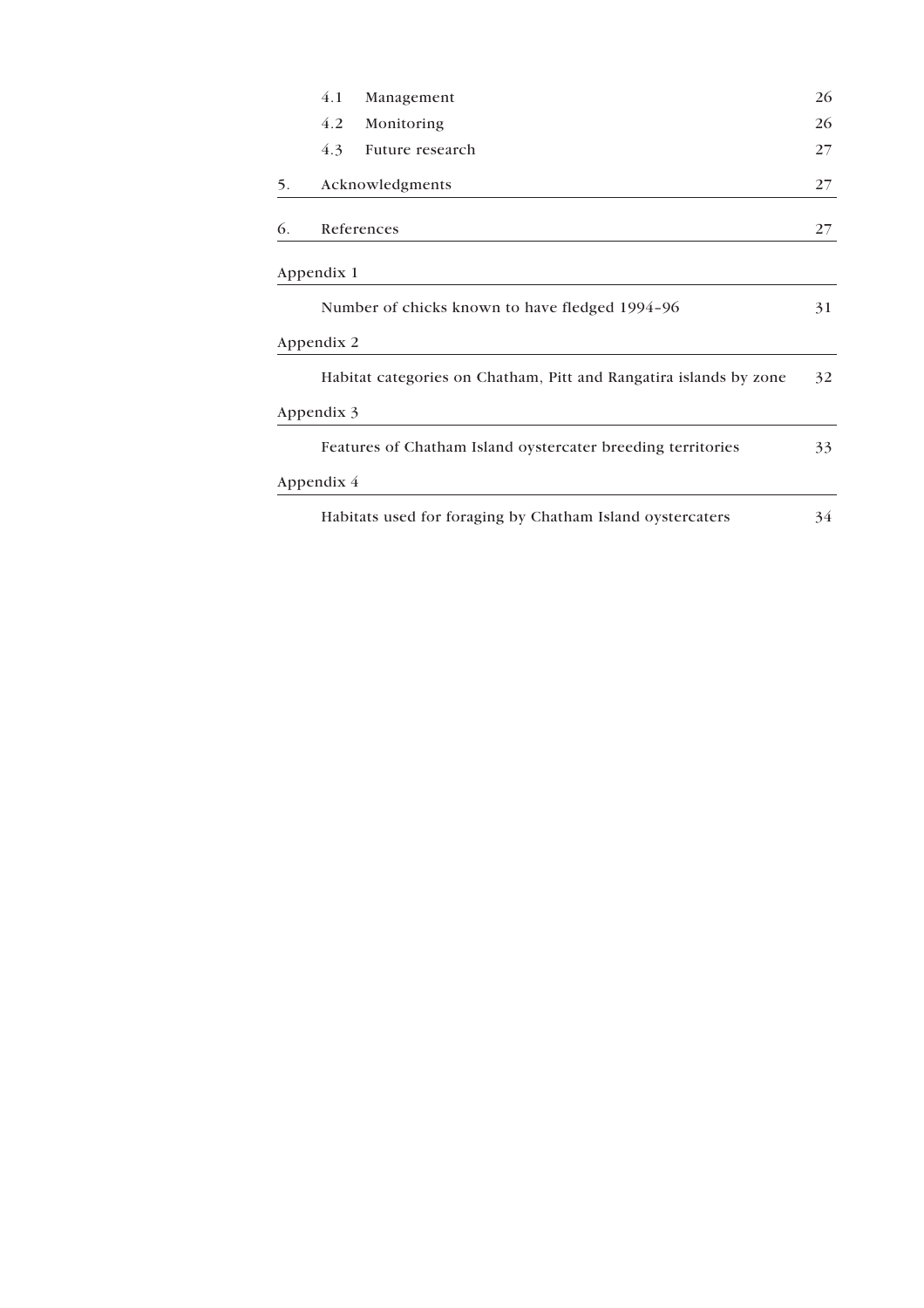## <span id="page-4-0"></span>Habitat selection and breeding ecology of the endangered Chatham Island oystercatcher (*Haematopus chathamensis*)

#### Frances A. Schmechel<sup>1</sup> and Adrian M. Paterson<sup>2</sup>

- <sup>1</sup> 27 Kirsten Place, Parklands, Christchurch, New Zealand Schmechf@google.com (author for correspondence)
- <sup>2</sup> Lincoln University, PO Box 84, Canterbury, New Zealand

#### ABSTRACT

The Chatham Island oystercatcher (Haematopus chathamensis) is an endangered shorebird endemic to the Chatham Islands, New Zealand. In the late 1980s the population was estimated at less than 110 individuals and was feared to be declining. The objectives of this study were to collect information on breeding ecology and to determine habitat selection at the general and territorial scales to assist conservation management. Research on Chatham Island oystercatcher (CIO) breeding biology and habitat use was conducted for three seasons between 1994 and 1997 on Chatham Island. Breeding effort was high, with 98% of pairs attempting to breed ( $n = 42$  pair-seasons). Productivity averaged 0.44 fledglings/pair/season. Flooding was the main cause of egg loss (48%). Offspring were evicted (or dispersed) from their natal territories about 33 days after fledging. Over-winter habitat is probably not a critically limiting factor based on the high survivorship rates of first-year CIOs. Chatham Island oystercatchers used coastline, rather than the lagoon shoreline, almost exclusively. Intertidal rock platforms and wide sandy beaches were selected in much greater proportions than available. Paddocks were used extensively for foraging by some pairs.

Key words: breeding biology, Chatham Islands, Chatham Island oystercatcher, Haematopus chathamensis, endangered species, habitat selection, New Zealand.

© May 2005, New Zealand Department of Conservation. This paper may be cited as: Schmechel, F.A.; Paterson, A.M. 2005: Habitat selection and breeding ecology of the endangered Chatham Island oystercatcher (Haematopus chathamensis). DOC Research & Development Series 206. Department of Conservation, Wellington. 34 p.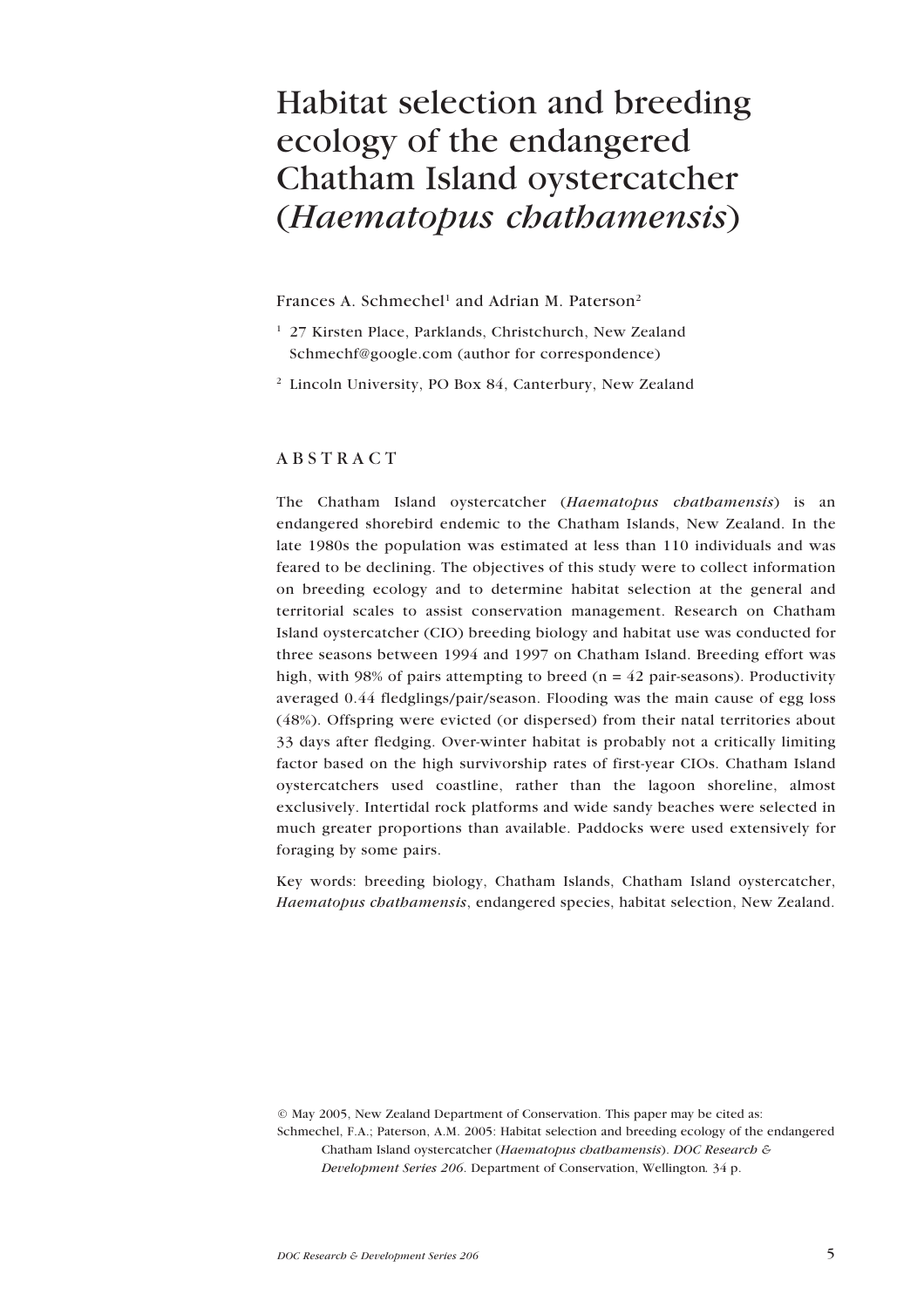## <span id="page-5-0"></span>1. Introduction

One of three New Zealand oystercatcher species, the Chatham Island oystercatcher (Haematopus chathamensis) occurs only on the Chatham Is, 860 km east of New Zealand. The other two species are widespread on the mainland of New Zealand.

The Chatham Island oystercatcher (CIO) breeds along the coastlines of Chatham, Pitt, Rangatira and Mangere Is (Baker 1973; Davis 1988; Hockey 1996) (Fig. 1). The birds defend territories during the breeding season, although individuals may move to other areas to feed (Davis 1988). Non-breeding and immature birds do not defend territories, moving from area to area, occasionally forming small flocks of up to a dozen birds (Davis 1988; Schmechel 2001). CIOs feed along the coast, mainly on molluscs and marine worms supplemented with other small invertebrates, on both rocky shores and sandy beaches. They also fossick among washed-up kelp and organic matter. Unlike South Island Pied oystercatcher (Haematopus ostralegus finschi), CIOs are non-migratory.

In 1987 the population of CIOs was estimated at about 100-110 individuals. Based on past productivity information it was feared to be declining and at risk of extinction within 50-70 years (Davis 1988).

Vegetation, predators, and disturbance factors have changed significantly on the Chatham Is since humans arrived. Many predators have been introduced to Chatham and Pitt Is, including cats (Felis domesticus), weka (Gallirallus australis), possum (Trichosurus vulpecula), hedgehog (Erinaceus europaeus), rats (Rattus norvegicus, R. rattus), and dogs (Canus familiaris). Except for rats, all are known predators of CIO nests, chicks, or adults (Moore et al. 2000). Habitat changes and human activities have probably resulted in higher densities of aerial predators such as black-backed gulls (Larus dominicanus) and Australasian harriers (Circus approximans), and the establishment of spurwinged plover (Vanellus miles)—a potential predator.

In dune areas, grazing by stock and competition with marram grass (Ammophila arenaria) has largely eliminated the original, more open dune community of pingao (Desmoschoenus spiralis) and endemic herbs (Atkinson 1996). Marram reduces the availability of habitat for CIOs by causing steeper dunes and creating thicker vegetative cover (Heyligers 1985; Best 1987; Park 1994). Marram-covered dunes also provide foraging, nesting, and hiding habitat for predators such as weka and feral cats (Schmechel 2001).

In addition to predators and habitat changes, other factors potentially affecting CIO populations include livestock use of coastal areas and disturbance associated with vehicles, dogs, and humans. These impacts are frequent and widespread along portions of the coastline of the two main islands (Schmechel 2001).

The New Zealand Department of Conservation (DOC) began managing the CIO in order to increase numbers in the late 1980s. The draft recovery plan identified research into CIO's habitat requirements and breeding biology as high priority (Davis 1988; Grant 1993). The aims of this study were to investigate basic breeding biology of the CIO and determine habitat selection at the general and territorial scale.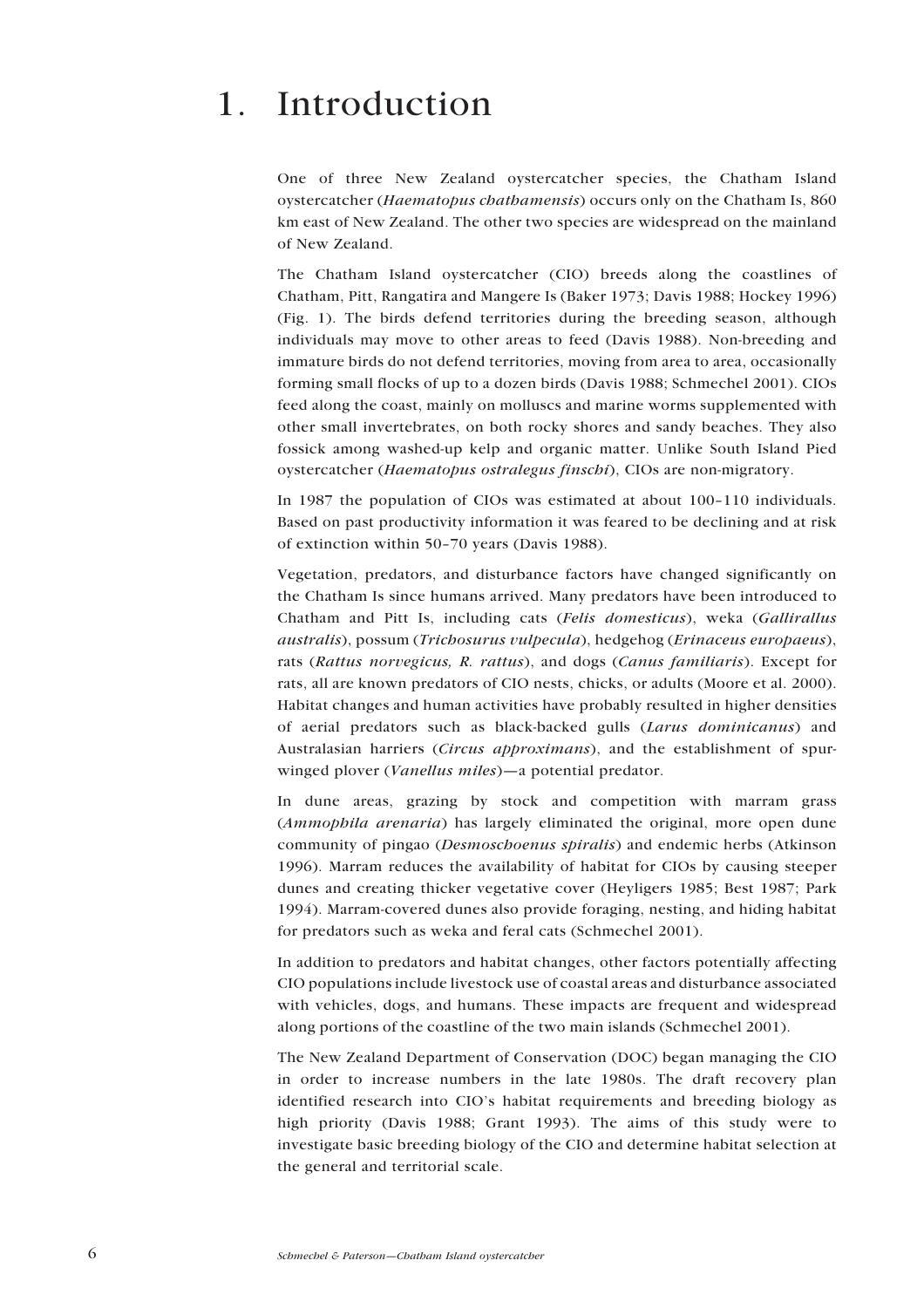<span id="page-6-0"></span>

Figure 1. Map of the Chatham Islands showing the north coast, Chatham Island with locations of study pairs.

WW = Waitangi West, WOC = Washout Creek, TW = Takihanga West, TE = Takihanga East.

The term 'season' or 'year' refers to the CIO breeding season, which begins in October and ends in the following calendar year. Seasons are given as the year in which breeding begins (e.g. 1994 indicates the 1994/95 breeding season).

## 2. Breeding biology

## 2.1 INTRODUCTION

Information on CIO breeding across the whole of their range was collected in conjunction with a survey of CIO during the 1987 and 1988 seasons (Davis 1987; Davis 1988), and in conjunction with management on the north coast of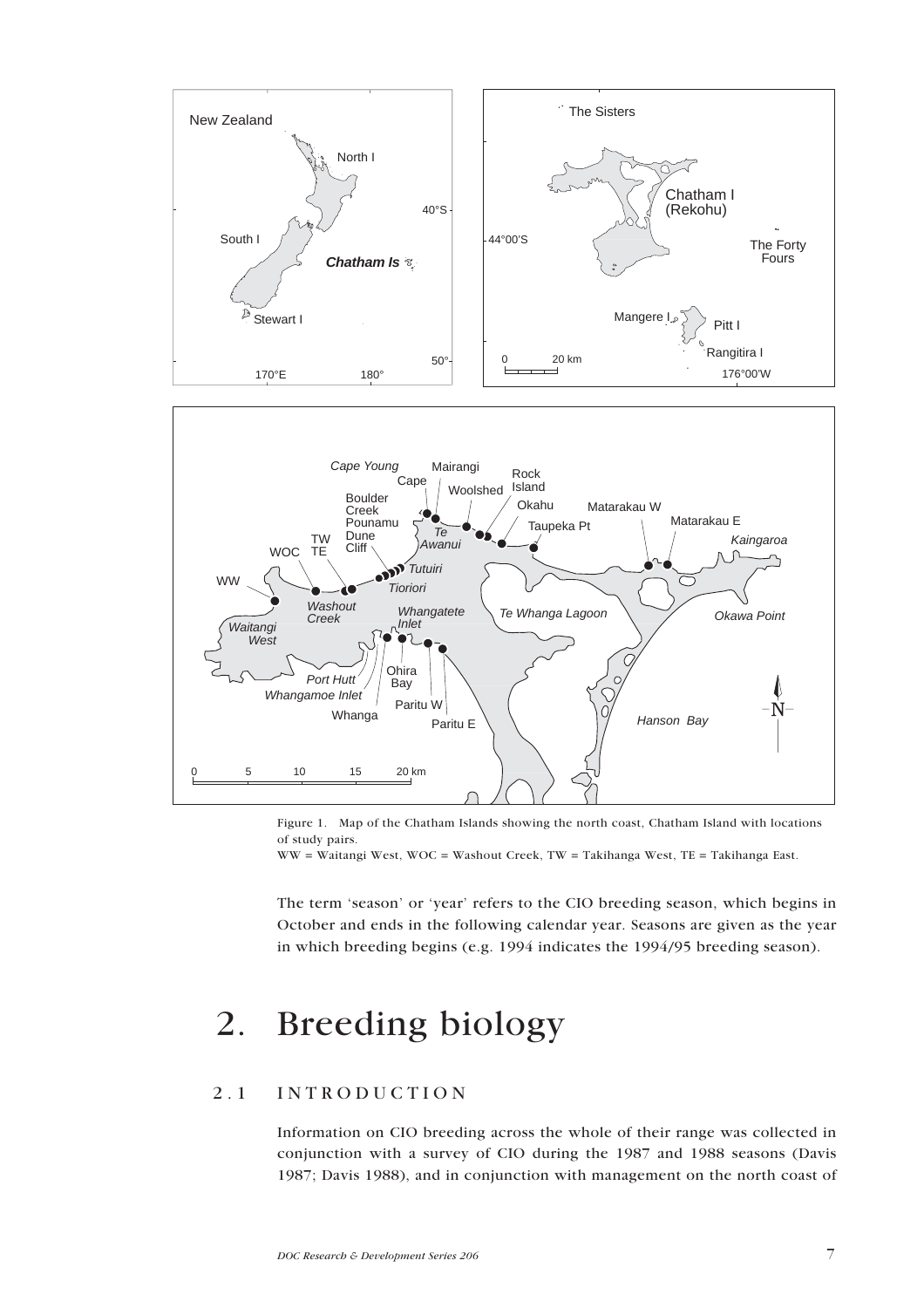<span id="page-7-0"></span>Chatham I. in the early 1990s (Sawyer 1993; Sawyer 1994). More detailed breeding data was collected incidentally on Rangatira and Mangere Is from the 1970s (Merton & Bell 1975).

The primary source of published information on CIO breeding is Marchant & Higgins (1993) and Heather & Robertson (2000). Additional data had been published in early accounts of the species of the Chathams (Travers & Travers 1872; Fleming 1939) and by Baker (1975, 1973) as part of a review of the oystercatchers of New Zealand.

However, there has been no systematic, long-term data collected on the breeding biology of the CIO to confirm predicted population trends or major factors affecting productivity. The aim of this study was to monitor breeding success, establish causes of egg and chick loss, confirm timing of the breeding season, and determine over-winter survival of first-year birds. Management intervention (e.g. predator control, nest moving, etc.) was minimal during the course of this study, providing a baseline from which to compare future efforts (DOC 1995).

## 2.2 LOCATION

The study area was located on the northern half of Chatham I., between Waitangi West and Te Awanui I., and between Whangamoe and Whangatete Inlets (Fig. 1) and is hereafter referred to as the 'north coast study area'. Territories outside the study area along the northern coastline of Chatham I. were also monitored for breeding success but less intensively and not in all years. Four of the breeding territories at Tioriori were within a site fenced-off to protect CIO nests from livestock; however, stock incursions occurred several times each breeding season.

## 2.3 METHODS

From 1994 to 1996, territories of  $13-15$  pairs of CIOs in the study area were intensively monitored for breeding activity over most of the breeding season (October or November until late March or early April). From 14 to 23 visits were made per pair per season. Pairs with fewer than eight visits in a season were excluded from some breeding calculations because of the higher likelihood of nests being missed.

Breeding success was analysed in terms of clutches. Clutch success was categorised into 'hatching success' (percentage of nests that hatched at least one egg) and 'overall success' (percentage of nests that fledged at least one chick).

When a range of dates, rather than the exact date, was known for clutch initiation, hatching, and fledging, the midpoint was normally used for estimating various parameters. If the intervals were at the beginning or end of the season, or simply too large (greater than 20 days), these data were excluded or noted in the appropriate section. Occasionally, if additional information (such as minimum re-nesting intervals) was available to narrow the possible range, this was also incorporated.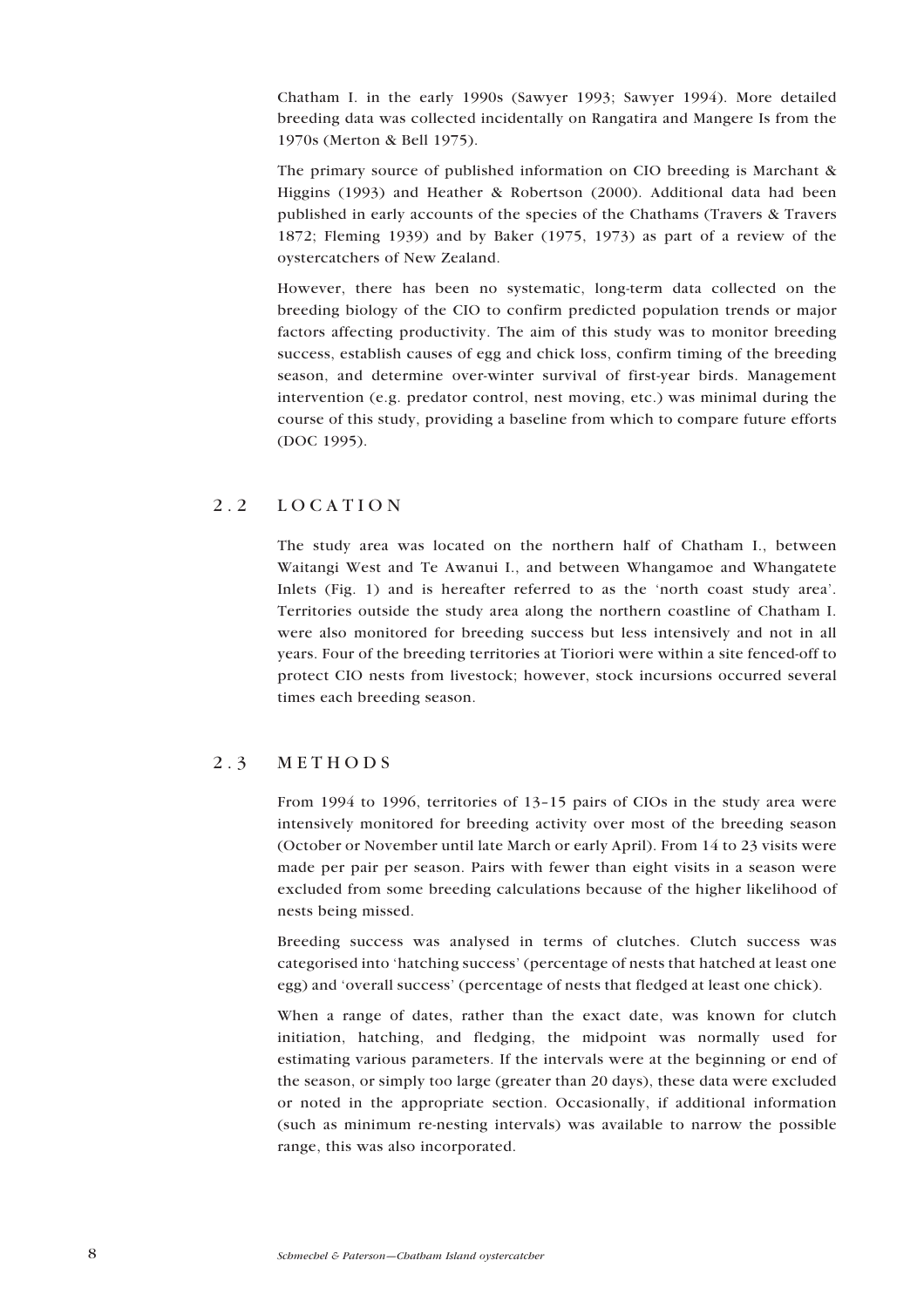<span id="page-8-0"></span>The following assumptions were used in calculations (based on parameters from this studyís data where it was complete, and from other reported values for various oystercatcher species including CIO): 29-day incubation period from clutch completion to completion of hatching, a 48-hour period between each egg laid with incubation commencing when the last egg was laid, and a minimum 10-day re-nesting period from loss of clutch to initiation of the next replacement clutch (Baker 1969; Davis 1988; Marchant & Higgins 1993; Heather & Robertson 2000). If an egg had not begun pipping when checked, it was assumed the earliest probable hatch date for this egg was a minimum of two days later. Incubation was defined as the time from clutch completion to hatching completion.

The period of nesting was divided into 'early', 'mid', and 'late' season based on breeding patterns of CIOs in the study area, specifically when second and third clutches were initiated. 'Early season' nests were those initiated before 29 November, 'mid-season' nests were those initiated between 29 November and 3 January, and 'late season' nests were those initiated after 3 January.

Clutch data were compared using a repeated measures ANOVA and one-way ANOVA to determine if there were differences between mean sizes of first, second, and third clutches. Fisher's LSD test was then used to make pairwise comparisons between clutches.

The cause of failed nests was recorded when possible. Notes were made if large swells had passed over the nest area, or if predator, livestock, or tyre tracks were visible in the area around the nest-site. The causes of egg loss were categorised as: ëknowní where there was a high degree of confidence in the cause of loss, 'suspected' when the evidence was less conclusive, and 'unknown'.

The presence of chicks was determined by sight. If chicks were suspected of being present, but not sighted, a recording of the behaviour of the parents was made. A fledgling was defined as any juvenile capable of flight. Fledglings were regarded as being independent once they left their natal territory and did not return for several days, or if their parents showed repeated aggressive behaviour to them and drove them away from their territories.

During most of this study, adult CIOs were not individually recognisable. Some birds had metal bands, but a method for drawing the birds in close enough to read the bands was not discovered until the third season (1996). One colour-banded bird was present in the study area during the beginning of the first season (1994). Some adults had coloured jesses during the final season, but were not individually identifiable due to the limited number of colours and combinations available. Some chicks were colour-banded with experimental powder-coated metal bands during the first two seasons of the study and so were individually recognisable for one to two years later before the colour faded.

## 2.4 RESULTS

## 2.4.1 Clutches

Clutch size varied between one and three eggs with a mean size of 2.20 ( $n = 61$ ). Over 95% of the clutches contained two or three eggs, with two-egg clutches the most common (70%). Average clutch size tended to decrease with both advancement of the breeding season and number of replacement clutches.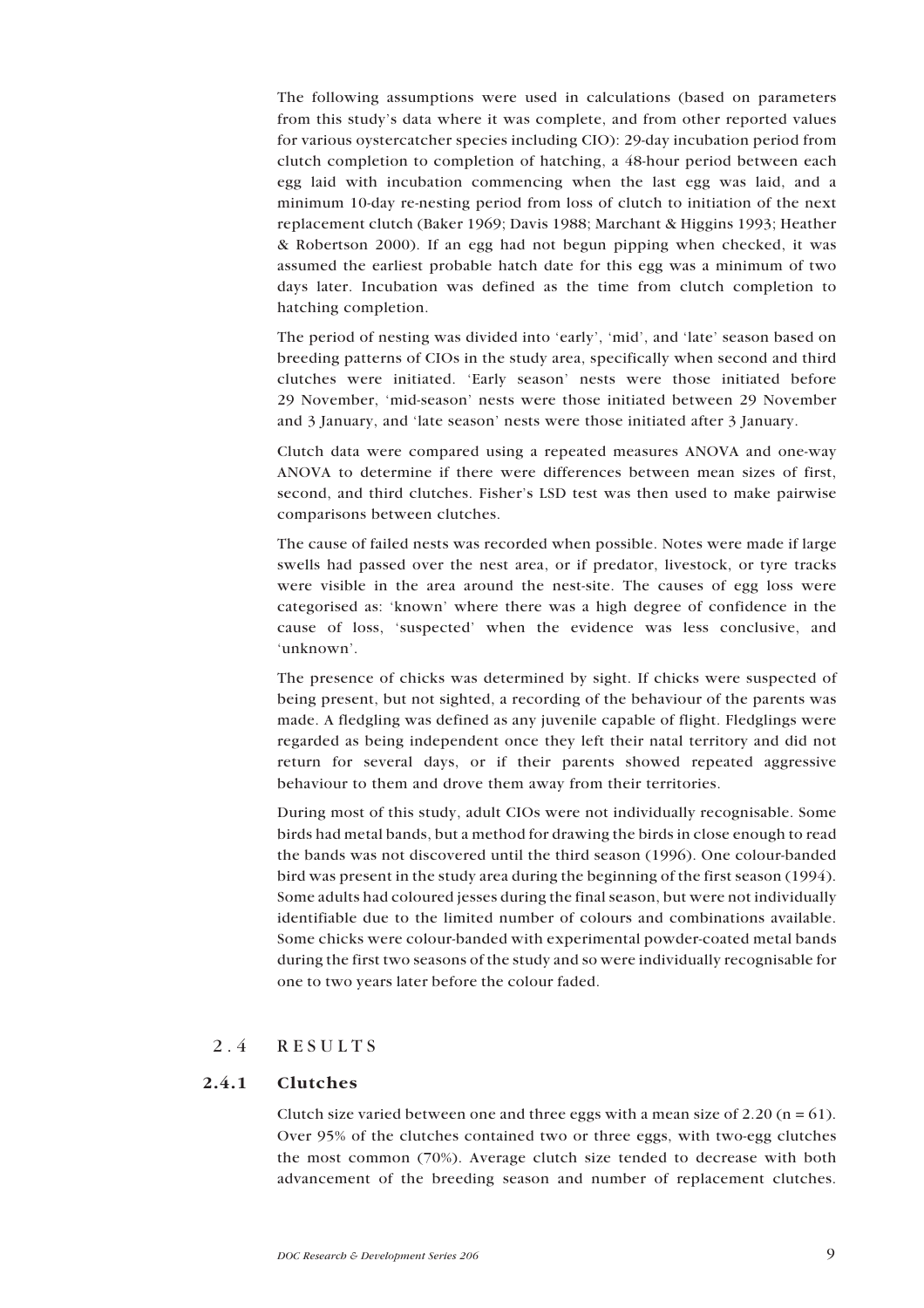<span id="page-9-0"></span>There was a significant relationship between clutch size and order ( $F_{2,60} = 4.60$ ,  $P = 0.014$ ). Third clutches were significantly smaller ( $P < 0.05$ ) than first and second clutches (Fisher's pairwise comparison). There was no significant difference in average clutch size between years.

Earlier clutches tended to be more successful than clutches initiated later in the season (27% versus 18% respectively,  $n = 61$  clutches). A much larger proportion of two-egg clutches were successful (28%) than three- or one-egg clutches (7% and 0% respectively).

Pairs frequently re-nested after losing clutches and, in one case, after losing a 3 to 7-day-old chick. Almost all first clutches were replaced if there were no damaged eggs left in the nest scrape. A minimum of 90% of first clutches were replaced (n = 21). Of second clutches,  $31\%$  were replaced after loss (n = 16). No third clutches were replaced. If damaged eggs were left in a nest, replacement was precluded or delayed. Of eight first clutches with damaged eggs, only one was replaced late in the season (19 January).

## 2.4.2 Laying, incubation, and replacement intervals

Only one clutch yielded data on laying intervals. The first egg of the clutch was present for 2 days before another egg was laid, suggesting a  $24-48-h$  laying interval. The clutch was eventually complete at three eggs.

For the two clutches where clutch completion and hatching dates were known to within a day, incubation periods of  $27-29$  days and  $28-30$  days were recorded. One successful clutch had a minimum incubation period of 30 days. Another clutch had a minimum incubation period of 37 days; however, the chick died while hatching.

The mean time for a pair to re-nest after losing a clutch was 15 days (range  $8-24$ ) days,  $SD = 4.5$ ,  $n = 23$ ). First clutches were replaced on average more quickly than second clutches. Midpoint estimates for first clutch replacements averaged 14 days (range 8-22 days, SD = 4.4, n = 18), and 18 days for second replacement clutches, (range  $15-24$  days,  $SD = 3.76$ ,  $n = 5$ ).

## 2.4.3 Hatching, fledging, and dispersal

Hatching was asynchronous by up to one day in some clutches and occurred over at least two days.

The mean time for chicks to fledge was 41 days after hatching  $(SD = 5.9)$ ,  $n = 15$ ). One-chick broods fledged more quickly than two-chick broods. Midpoint estimates averaged 39 days for one-chick broods (range  $30-47$  days, SD = 4.8,  $n = 10$ ) and 44 days for two-chick broods (range  $36-54$  days,  $SD = 6.9$ ,  $n = 5$ ).

All fledglings able to be monitored for at least six weeks were evicted from (or left) their natal territories ( $n = 8$ ). Mean eviction / dispersal time was 36 days after fledging (n = 6, range  $25-48$  days, SD = 9.2).

## 2.4.4 Success rates and causes of loss

Within the north coast study area, 20% of clutches produced at least one independent fledgling over the three seasons, but success rates varied considerably between years, ranging from 9% to 38% (Fig. 2). Of 60 clutches, 41% hatched at least one egg (Table 1). Of those clutches which hatched at least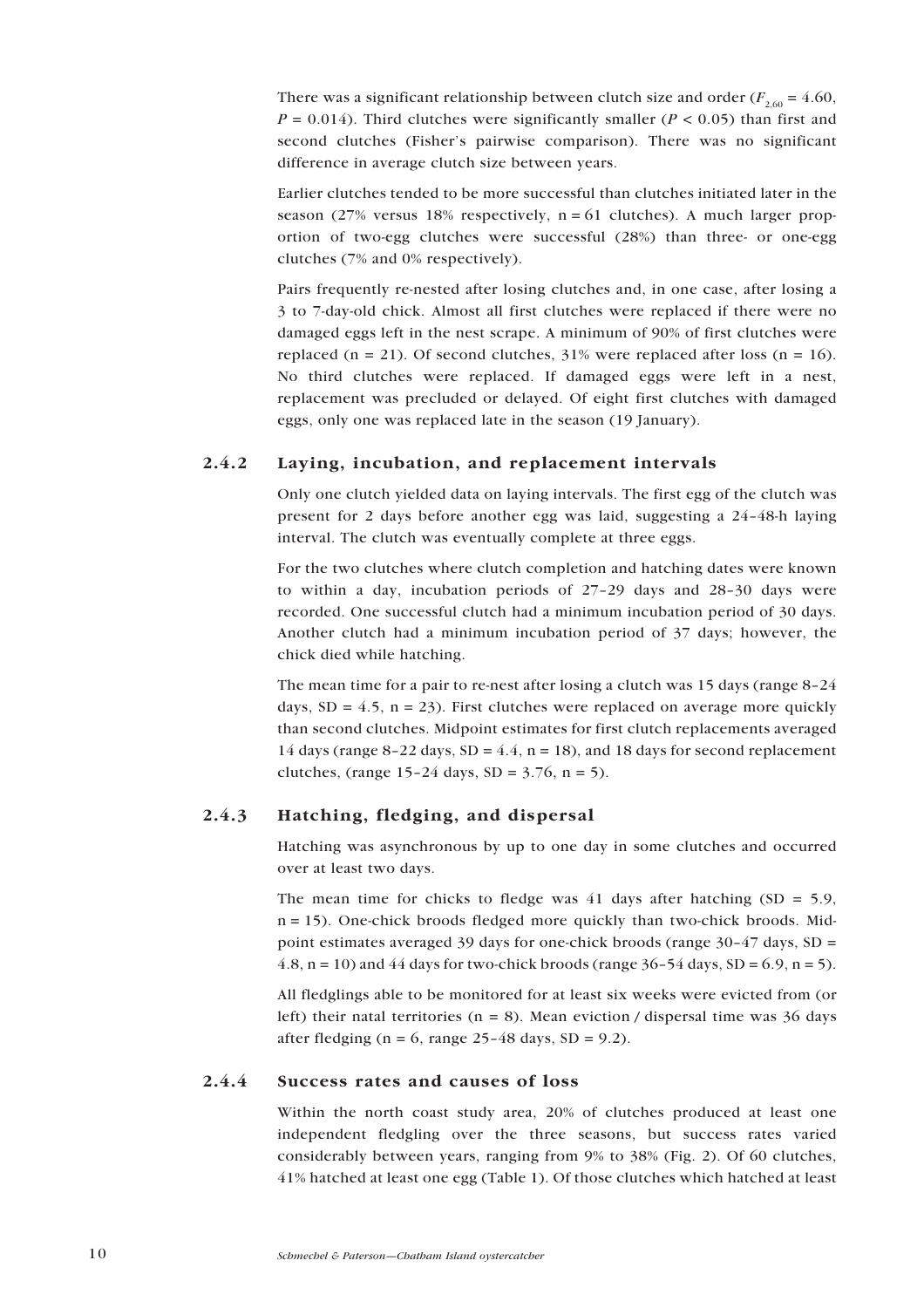



TABLE 1. BREEDING SUCCESS BY CLUTCH OF CHATHAM ISLAND OYSTERCATCHERS 1994-1996.

|                                                  | YEAR |      |      | 1994-96 |
|--------------------------------------------------|------|------|------|---------|
|                                                  | 1994 | 1995 | 1996 |         |
| Pairs                                            | 11   | 14   | 14   | 39      |
| Clutches                                         | 13   | 24   | 23   | 60      |
| Hatching success*                                | 62%  | 42%  | 28%  | 41%     |
| Fledging success <sup><math>\dagger</math></sup> | 63%  | 60%  | 43%  | 56%     |
| Overall success <sup>‡</sup> /clutch             | 38%  | 21%  | 9%   | 20%     |
| Chicks fledged/pair                              | 0.73 | 0.50 | 0.14 | 0.44    |
| Chicks fledged/successful pair <sup>§</sup>      | 1.60 | 1.17 | 1.00 | 1.31    |

Hatching success = percentage of clutches that hatched at least one egg.

 $\ddagger$  Fledging success = percentage hatched that fledged at least one chick.

 $\ddagger$  Overall success = percentage of clutches that fledged at least one chick.

ß Raised at least one chick to fledging.

one egg, 56% fledged one or more chicks. The number of fledglings produced per year in both the north coast study area and some additional pairs visited less often is shown in Appendix 1.

The main cause of egg loss (known or suspected) over the three seasons was flooding (48%), especially in the 1995 and 1996 seasons (Fig. 3). In 1996, two major storms occurred just before many nests were due to hatch. Only one clutch was thought to be infertile. Crushing due to vehicles (once) or livestock caused several losses of clutches. There was suspected predation by weka and, possibly, spur-winged plover. One chick died during hatching.

Three nests were flooded by storm tides but incubation continued, with the eggs either in a new location, remaining in the nest, or being recovered by the pair. One of these tidally-flooded nests hatched a single chick and two were unsuccessful. Pairs recovered eggs dislodged from the nest by rolling them back into the nest.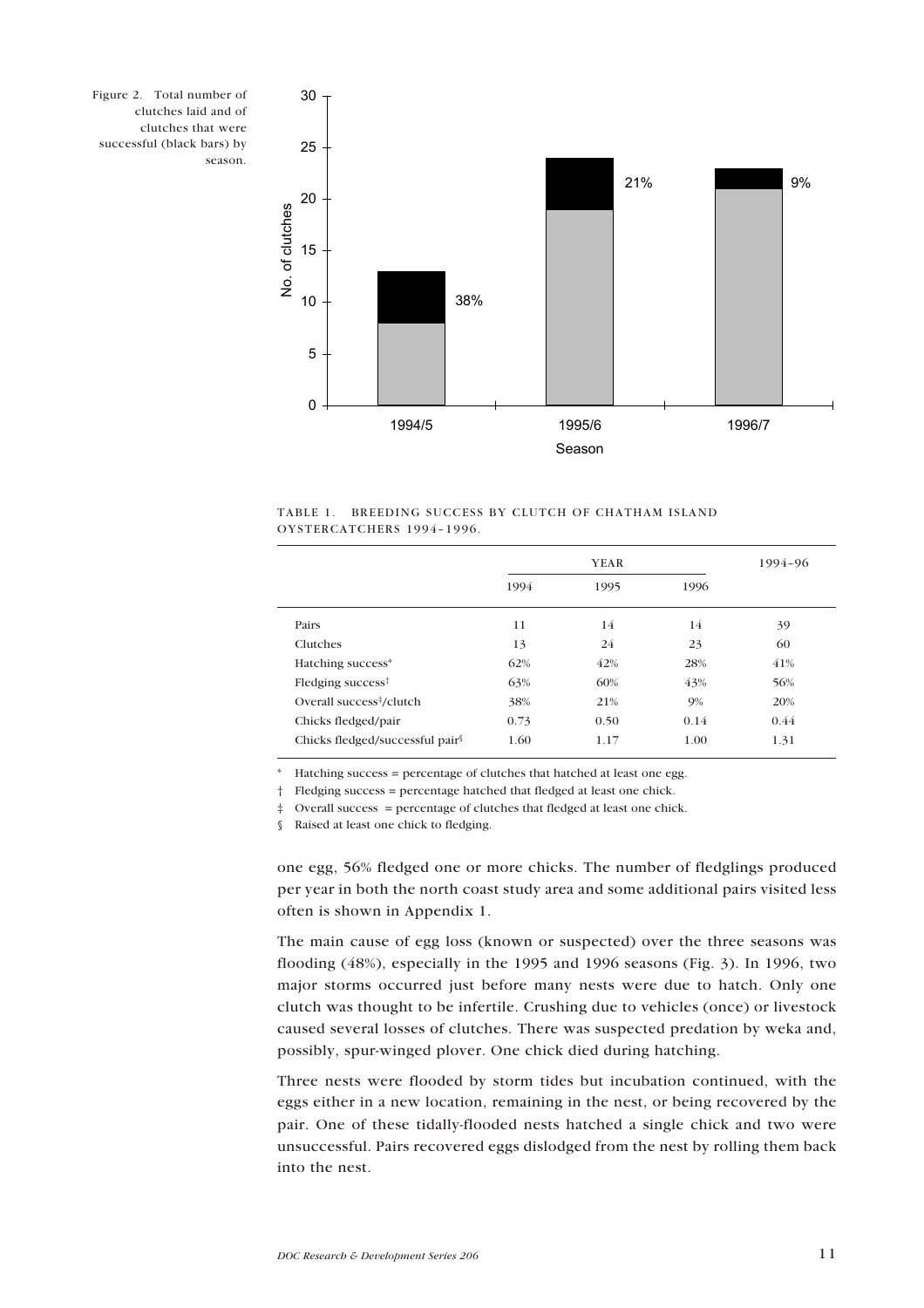Figure 3. Causes of egg loss, including suspected losses, 1994-1996.



If eggs were damaged but substantially intact (e.g. shell cracked, or small hole in shell), pairs would often continue to incubate them for extended periods rather than re-nest. Of nine clutches with damaged eggs left in the nest, only one was replaced. Five pairs incubated non-viable eggs for as long as 40-55 days.

The highest risk of loss from any cause for eggs or chicks was during the 7 days before and after hatching (Fig. 4). About 60% of losses occurred during those two weeks.



Figure 4. Loss of eggs or chicks by week after clutch completion (%).

Most chicks that died before fledging  $(n = 8)$  disappeared without a trace  $(n = 7)$ ; the majority  $(n = 6)$  disappeared while still less than 11 days old. Over the three monitoring seasons, there were 45 eggs where it was not known whether loss occurred before or after hatching. If any chicks had hatched from these eggs, they must have died at less than 14 days old (based on when the territories were checked).

Some events led to the loss of a clutch, which was usually replaced. In contrast, other events led to the loss of an entire breeding season for a pair. Damaged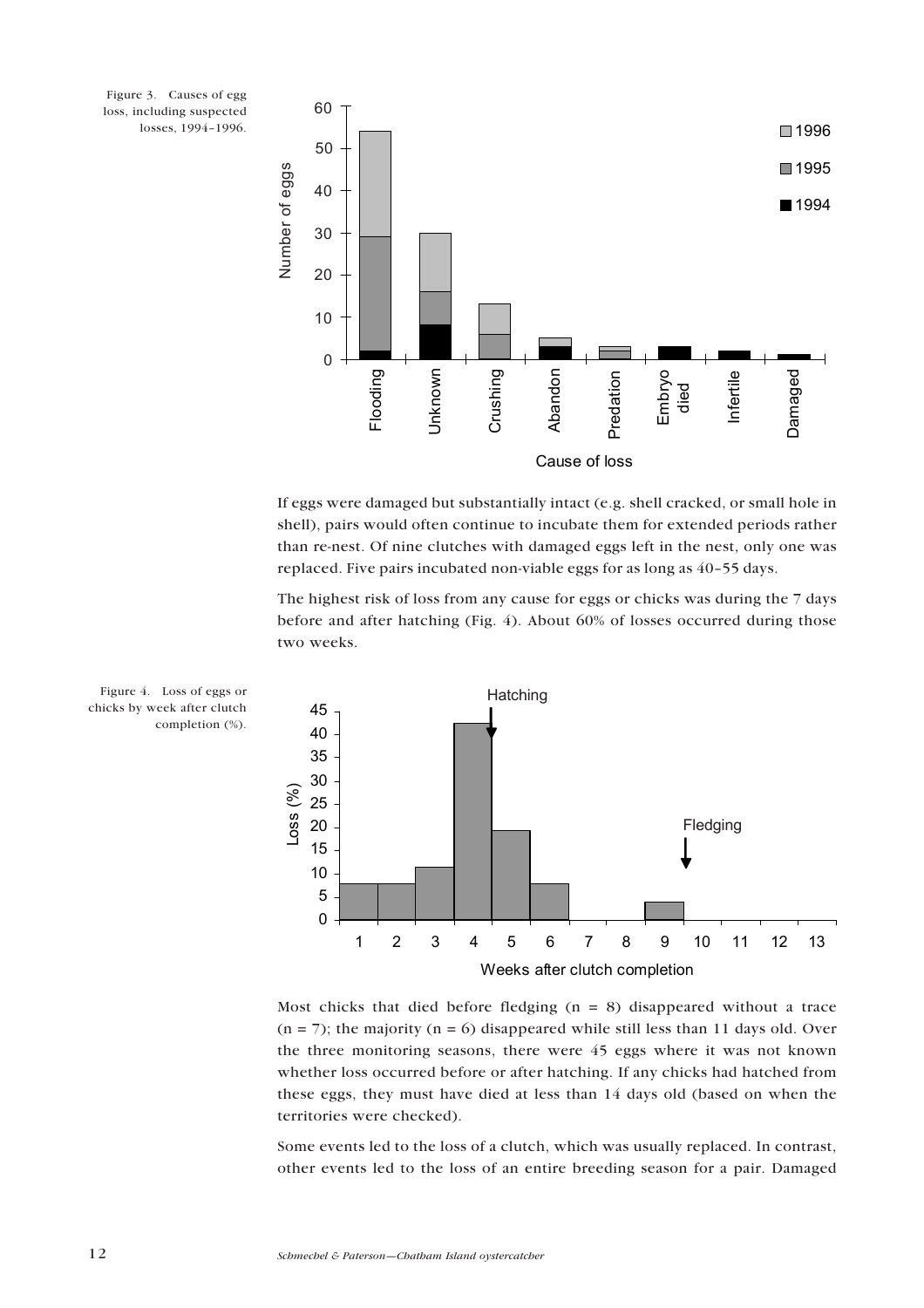<span id="page-12-0"></span>eggs left in nests either shortened or ended the breeding season for seven pairs (17% of unsuccessful outcomes). Pair turnover, due to divorce or death of one of the members of the pair, was implicated in three instances (7% of unsuccessful seasons). Loss of chicks and incubation of infertile clutches were minor causes (2% each).

## 2.4.5 Breeding effort and timing of the breeding season

Breeding effort during this study was high. Only one pair (2%) apparently did not attempt to breed out of a total of 42 pair-seasons.

The entire breeding period, from egg-laying to dispersal of fledglings, extended over at least 6 months from mid-October to April and, probably, into May. The estimated initiation date for the earliest clutches was between 9 and 13 October. The start of egg laying varied by  $4-6$  weeks in 1995 (the only year with complete data), with earliest pairs nesting in mid-October, and later pairs commencing first clutches in mid-November or early December.

Eggs began hatching in mid-November. The latest eggs hatched in mid-February. Numbers of chicks were highest from the first week in December until the last week in February (90% of observations). Nesting and chick periods peaked from November through February (Fig. 5).



Figure 5. Abundance of clutches, chicks and fledglings in north coast Chatham Island oystercatcher territories 1994-1996.

> The earliest recorded fledgling was on 6 January (but the actual dates of fledging were probably earlier–sometime between 23 December and 6 January). The earliest dispersal or eviction of fledglings was the third week of January and continued into April and beyond. Some fledglings were still present in their natal areas when observations ceased in the first week of April (1995 and 1997).

#### 2.4.6 Over-winter survival of first-year birds

Over-winter survival rates were high for the two years data were available. Of the 1994 season fledglings, 5 of 6 were seen the next season (83% survival rate), and of the 1995 season fledglings, 5 of 7 were seen the following season (71% survival rate).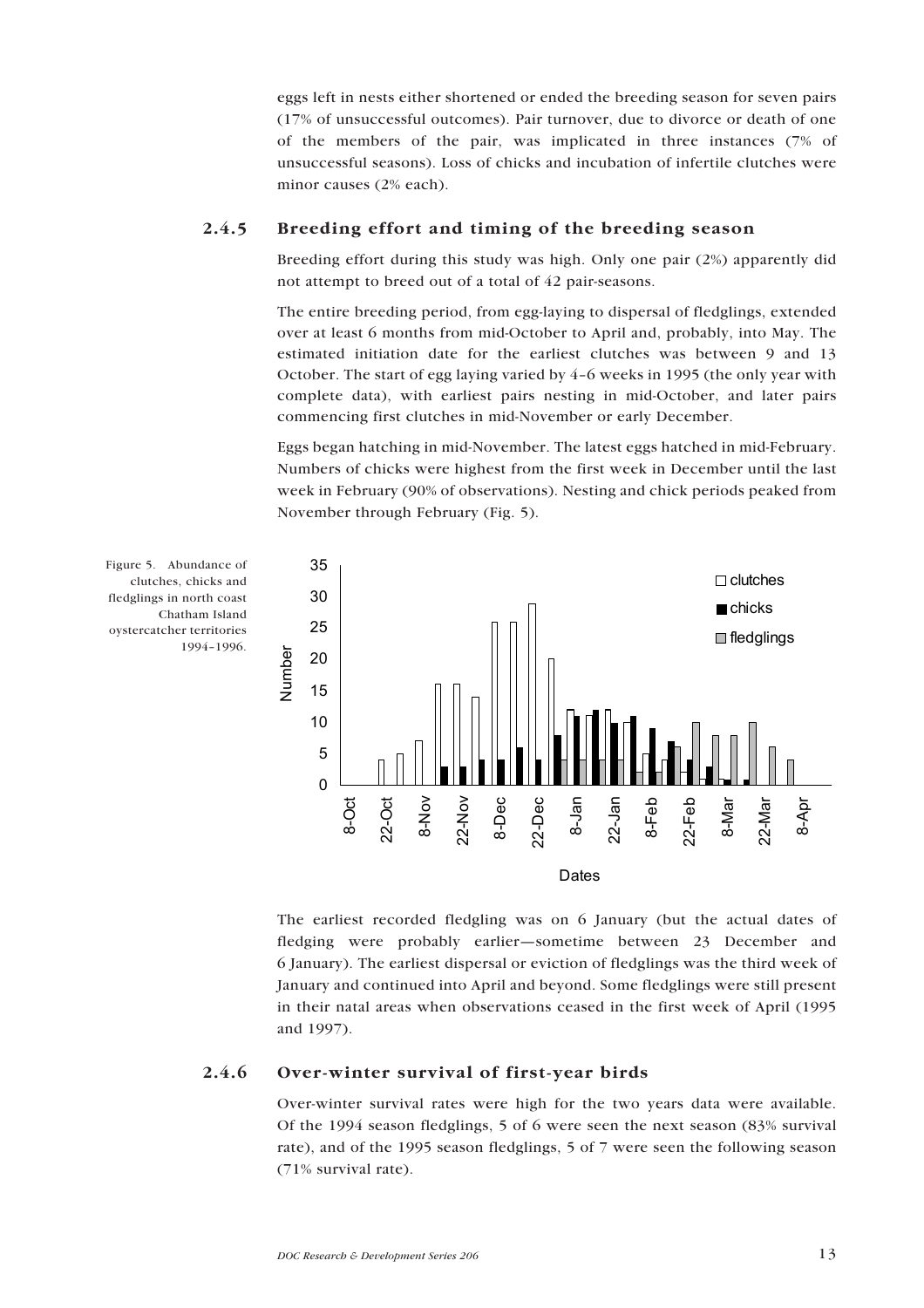## <span id="page-13-0"></span>2.5 DISCUSSION

## 2.5.1 Laying, incubation and hatching

The incubation times of  $27-30$  days are longer than those previously reported (Davis 1988; Marchant & Higgins 1993). However, they are similar to those recorded for CIO eggs kept in incubators which began hatching on day 26  $(26.75 \pm 0.89, n = 8)$ , with chicks taking from 48 to 72 hrs to hatch, giving a total incubation time of 28-29 days (Sawyer 1993).

The extended incubation periods of two clutches (30 and 37 days) may have been due to disturbance or other factors that led to adults being off the nest for extended periods during cooler weather. There is evidence that chilling of eggs during incubation can retard hatching and extend the incubation period (Nysewander 1977; Webb 1987; Nol & Humphrey 1994).

Chatham Island oystercatchers continued to incubate eggs after flooding by the tide, and some later hatched. Andres (1995) reported that of 31 eggs of American black oystercatcher (Haematopus bachmani) submerged 1-4 times in Glacier Bay, Alaska, 17 survived to hatch.

## 2.5.2 Re-nesting

Re-nesting patterns observed in this study were similar to those reported by Davis (1988), with the exception of pairs on Rangatira I., which are reported to have laid up to a total of four clutches in one season. Up to three replacement clutches have also been reported for the Eurasian oystercatcher (Haematopus ostralegus) (Heg 1999).

The mean re-nesting interval of 15 days for the north coast study area was shorter than the minimum 21 days previously reported (Davis 1988; Marchant & Higgins 1993). This shorter period was similar to re-nesting intervals reported for Eurasian and American oystercatchers (Haematopus palliatus) (11-19 and 14 days respectively) (Mercer 1968; Nethersole-Thompson 1986; Nol & Humphrey 1994).

## 2.5.3 Chick rearing, fledging, and dispersal of fledglings

The mean time to fledging of 41 days in this study was less than that reported by Davis (1988) for Rangatira I (47.8  $\pm$  1.5 days). Kersten & Brenninkmeijer (1995) reported fledging times ranging from 27 to 52 days in Eurasian oystercatcher. These differences could be because of differences in chick growth due to food availability (Groves 1984; Hatzlitt 1999).

Two-chick broods grow significantly more slowly than one-chick broods in American black oystercatcher (Groves 1984). This pattern also appeared in CIOs, with two-chick broods always taking longer to fledge than one-chick broods. The size of broods on Rangatira was not reported but, on average, they took longer to fledge than all but the slowest-growing two-chick broods in the north coast study area. These data suggest that chicks on Rangatira grew slowly relative to north coast chicks, due either to poor years when the data were collected, or poorer-quality territories, rather than differences in brood size.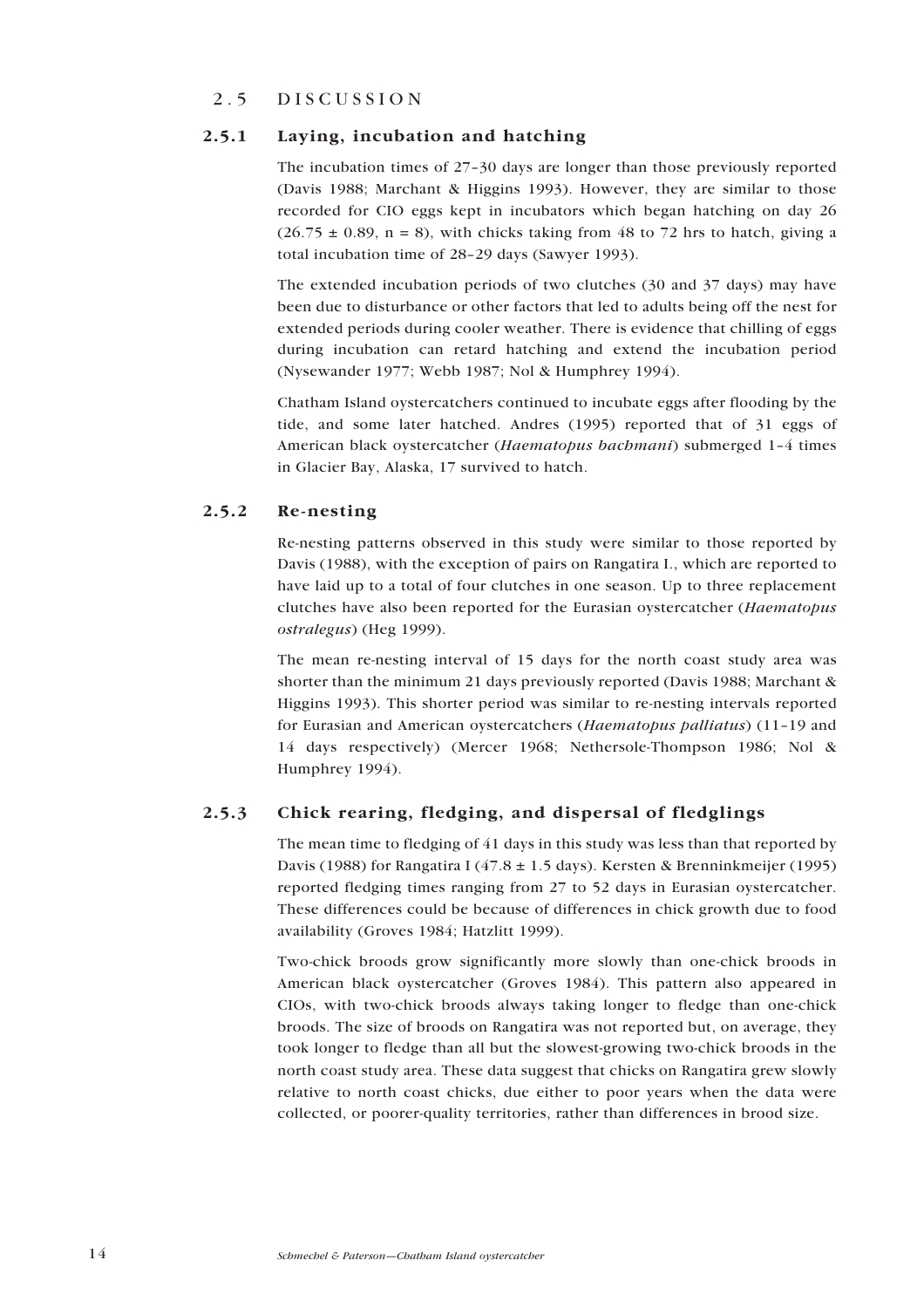<span id="page-14-0"></span>The average time to eviction or dispersal of CIO fledglings on the north coast is similar to that of variable oystercatcher not in isolated territories (Marchant & Higgins 1993), but much shorter than that of variable oystercatcher from isolated territories, fledglings on Rangatira I., and for many other oystercatcher species, which remain with parents from 2 to 6 or more months (Davis 1988; Marchant & Higgins 1993; Nol & Humphrey 1994; Andres & Falxa 1995).

## 2.5.4 Breeding success

The average productivity of north coast pairs during this study was similar to the average for pairs monitored on Rangatira between 1974 and 1986 (Davis 1988), but much higher than in 1987 for the whole of the Chathams, which is the only productivity estimate for the whole of the CIO range (Table 2).

Breeding success reported by Davis (1988) should probably be considered a minimum, as eviction / dispersal times of juveniles were not known. Breeding was assumed unsuccessful if no chicks or fledglings were found in territories during a single check in mid to late March; however, this may have underestimated breeding success, since fledglings could already have left their natal territories by then.

TABLE 2. AVERAGE HATCHING AND FLEDGING SUCCESS OF CHATHAM ISLAND OYSTERCATCHERS BREEDING AT VARIOUS LOCATIONS AND DATES. RANGE OVER MONITORING YEARS IN PARENTHESES.

| <b>LOCATION</b>         | <b>YEARS</b> | <b>PAIRS</b> | FLEDGE/PR/y         | SOURCE           |
|-------------------------|--------------|--------------|---------------------|------------------|
| North coast, Chatham I. | 1994-96      | $13(11-14)$  | $0.44(0.14-0.73)$   | Schmechel (2001) |
| Chathams group          | 1987         | 30           | 0.27                | Davis (1988)     |
| Rangatira I.            | 1974-86      | $10(8-11)$   | $0.48(0.22 - 0.85)$ | Davis (1988)     |

## 2.5.5 Causes and timing of nest and chick loss

Causes of loss were often difficult to determine because eggs disappeared with few traces. This was due, in part, to frequent strong winds and rain which obscured any tracks or signs, and the CIO habit of removing shells if eggs are crushed or after hatching (Schmechel 2001). Virtually all chicks disappeared without trace.

The incidence of tidal flooding of CIO nests (and even chicks) along sandy beaches may have increased with the introduction of marram grass (Best 1987). In attempting to determine the relative causes of nest loss, flooding as a source of nest failure is the easiest to identify and may be over-represented relative to other causes.

Many of the 'unknown' cases of mortality noted in this study might have been caused by predation, which would have been more difficult to detect than flooding or some of the other causes. Predation is a significant factor affecting breeding success for several species of oystercatcher (Nysewander 1977; Campbell et al. 1990; Vermeer et al. 1992).

Disturbance and trampling by vehicles or livestock were also potential causes of breeding failure. Some coastal areas were frequently used for activities such as travelling, fishing, launching fishing boats, and mustering sheep. The use was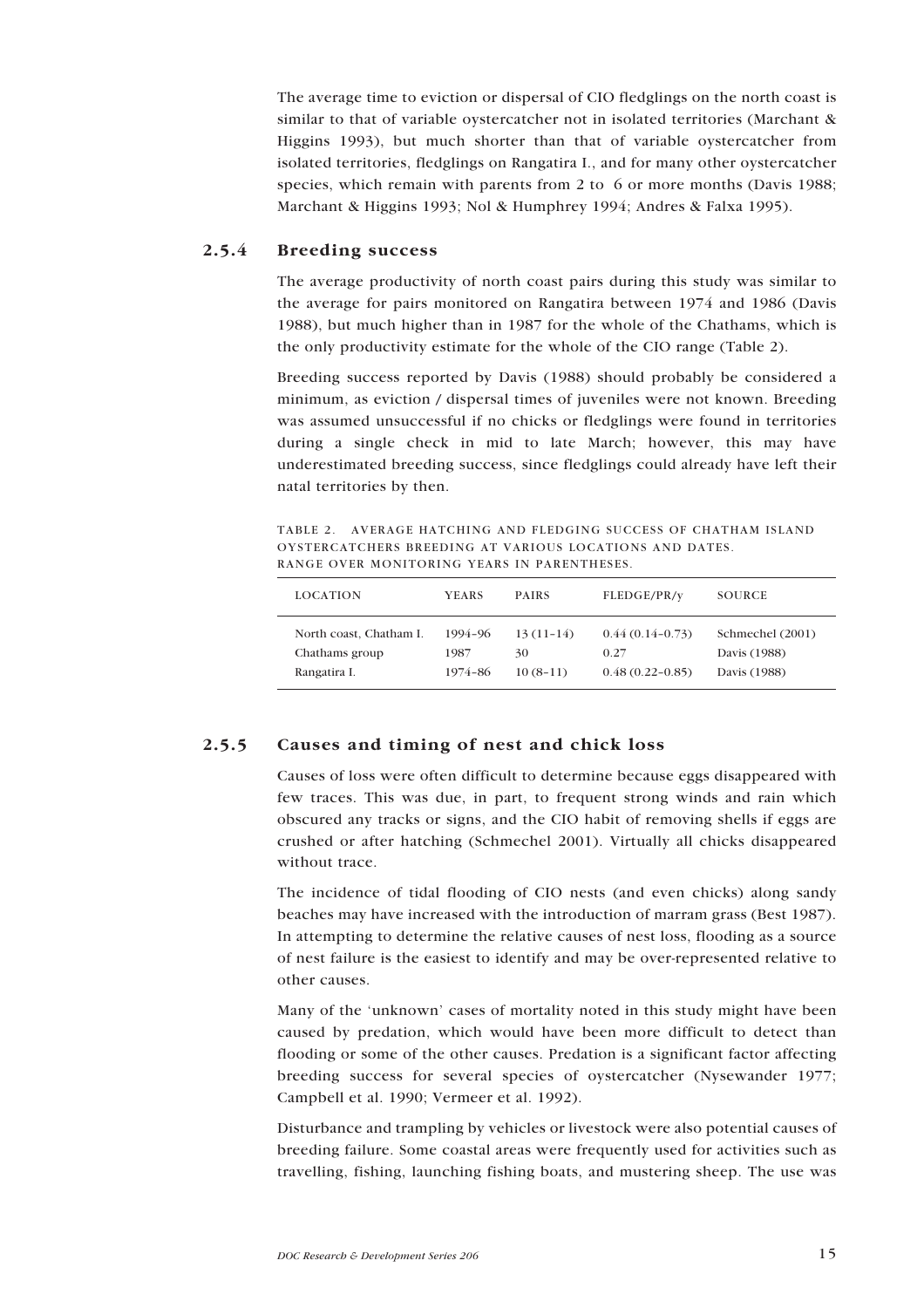<span id="page-15-0"></span>sometimes prolonged (several hours) and often associated with dogs and vehicles (Schmechel 2001). There are many examples of disturbance affecting oystercatcher species around the world, leading to nest abandonment, lowering breeding success, limiting population growth, and causing breeding pairs to avoid otherwise suitable habitat (Ainley & Lewis 1974; Nysewander 1977; Warheit et al. 1984; Jeffery 1987; Andres & Falxa 1995). Dogs amplify the disturbance to shorebirds by running after them, and also by causing them to leave their nests much sooner than they would when humans approach alone (Retallick & Bolitho 1993; Lord 1996).

The period of highest risk for CIO eggs and chicks was the week either side of the estimated hatch date. Some of this variation was due to uncertainty in hatching dates. Higher chick mortality during the first two weeks after hatching has been reported for several oystercatcher species (Heppleston 1972; Hockey 1983; Groves 1984; Kersten & Brenninkmeijer 1995). In African black oystercatchers (Haematopus moquini), 87% of chick mortality occurred during the first week after hatching (Hockey 1983).

## 2.5.6 Breeding effort

Breeding effort was much higher during this study than that reported by Davis (1988) who found in 1987 that 27% of pairs did not breed and 21% could not be confirmed. Davis' (1988) definition of pairs included those that were sexually immature, which accounted for some, but not all, of the non-breeding effort.

Frequent monitoring is needed throughout the nesting season to confirm lack of breeding effort, as oystercatcher clutches can be laid and lost quickly (Ens et al. 1996). Differences in monitoring and / or breeding effort between studies could account for the differences reported.

## 2.5.7 Seasons and limiting factors

If over-winter habitat was a significant limiting factor for the population, survival of first-year birds would be predicted to be low, as they are the portion of the population most vulnerable to starvation if food is limited, because of their low dominance rank, and inexperience (Goss-Custard et al. 1994; Ens & Cayford 1996; Goss-Custard et al. 1996; Durell et al. 2000). However, survival of first-year birds was high  $(71-83%)$ , suggesting that at current densities the main factors limiting the population are probably operating during the breeding season through either low productivity and / or high mortality of breeding birds.

## 2.6 SUMMARY

- Flooding was the main cause of nest losses, but pairs re-nested up to three times, which compensated for some of this loss in less stormy years. A large proportion of nest losses were from unknown causes.
- ï Habitat modification on the Chathams, especially the establishment of marram grass, probably increased losses of nests to tidal flooding and may also have provided suitable habitat for predators.
- ï CIOs incubated damaged eggs rather than re-nesting. Pair turnover also ended attempts to re-nest within a breeding season. Therefore, these types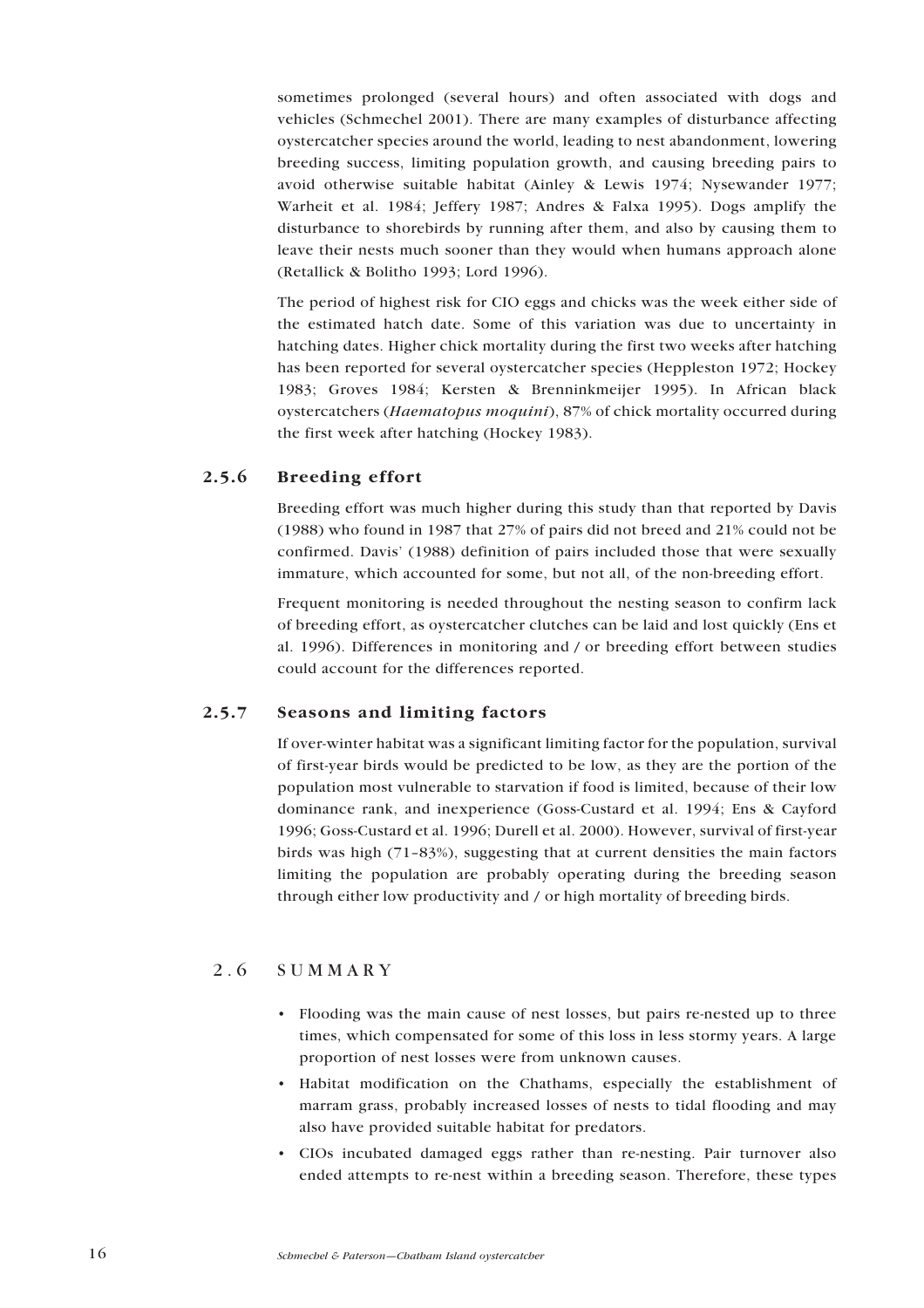<span id="page-16-0"></span>of losses had more impact on overall productivity than the loss of a clutch where all eggs disappeared from the nest, or were clearly damaged so that the pair re-nested.

- The highest risk times for non-flooding losses appear to be around hatching. The laying period may also be high risk, as has been shown for some other oystercatcher species.
- ï Causes of chick mortality were particularly difficult to establish since most chicks disappeared without trace; however, predation was probably a significant factor, based on the high number of predators present.
- In this study, if chicks survived the first two weeks after hatching, survival rates were very good. Only one chick older than 12 days old  $(n = 16)$ disappeared during the three breeding seasons monitored.
- ï Many CIO fledglings along the Chatham Island north coast appear to be evicted, or disperse, within four to six weeks of fledging.
- ï Survival of first-year birds was high, suggesting that the main limiting factors for the population of CIOs on the Chatham Is operate primarily during the breeding season.

## 3. Habitat use

## 3.1 INTRODUCTION

The recovery plan for the CIO identified research into habitat requirements as high priority to determine if management intervention which increased productivity would increase the breeding population, and how breeding habitat could be improved or increased (Davis 1988; Grant 1993).

Chatham Island oystercatchers have been reported to occur primarily in association with rocky shoreline (Best 1987; Davis 1988) although, historically, the species was reported to use both rocky shoreline and sandy beaches (Travers & Travers 1872; Fleming 1939). Best (1987) searched areas where birds had been in the previous few years in one of the first systematic attempts to determine total numbers of CIOs. All sightings of CIOs from this survey were on tidal rocky platforms (volcanic or sandstone) or beaches immediately adjacent. No CIOs were seen probing for food on beaches.

Davis (1988), in a survey of the coastline of the four main Chatham Is, concluded that wide wave-cut volcanic rock platforms were optimal habitat, but CIOs were also found to use sandy beaches associated with rock platforms and around stream mouths. Historically, CIOs had also been reported using schist and sedimentary rock platform areas (Davis 1988).

The aims of this study were to determine patterns of habitat use by CIOs at the broad-scale and territory level during the breeding season; habitat characteristics within breeding territories along the north coast, Chatham I.; and use of micro-habitat types within territories.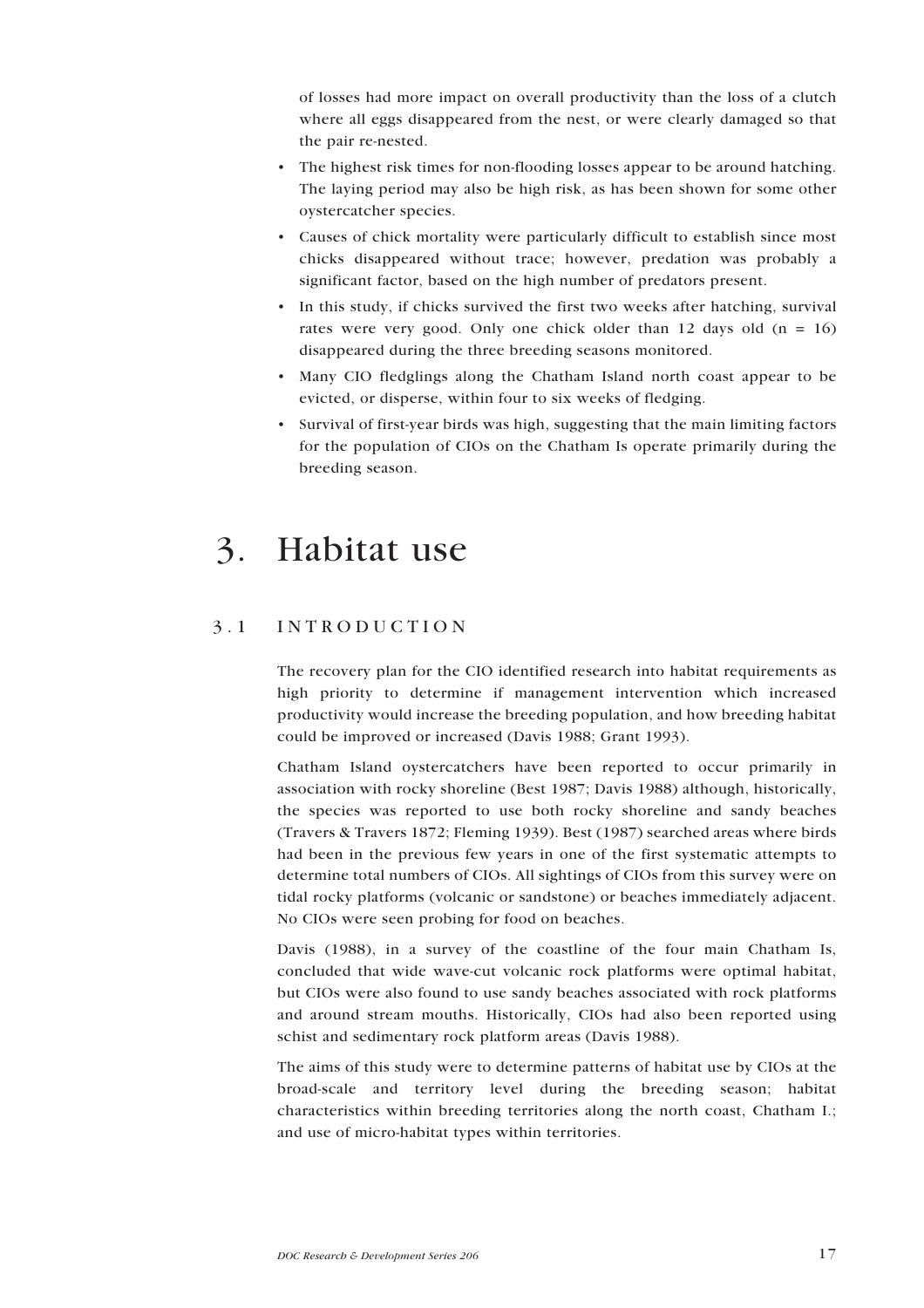## <span id="page-17-0"></span>3.1.1 Definitions

Territory: Defended area with exclusive use (Maher & Lott 1995). In this study a territory was defined as an area used by a breeding pair of CIOs for feeding and breeding (nesting and chick-rearing) and defended from other CIOs.

Habitat preference: When a resource is used disproportionately relative to its availability in the environment.

Floater: Non-territorial, non-breeding CIOs.

## 3.2 METHODS

## 3.2.1 Coastline survey

To determine general habitat use by CIOs at a broad scale, the coastline of Chatham, Pitt, and Rangatira Is, and the Te Whanga lagoon shoreline were mapped by walking the areas and marking habitat types on 1:50 000 maps (Chatham Is, NZMS 260 series, 1&2). Distances were estimated by extrapolation from marked sections using an ipsometer (map wheel). Mangere I. and about 26 km of the southern-most cliff coastlines of Chatham I. were excluded due to inaccessibility.

Habitat types were divided into three zones: intertidal, storm-tide, and terrestrial. Within each zone, habitat categories were delineated at a minimum of 250 m in length for mapping purposes. The storm-tide sections were defined as those not inundated daily, but washed by ocean tides during storms (normally at intervals of  $>$  30 days during the breeding season). The upper reaches of these areas were discernible (based on the lack of vegetation); the lower reaches by the fresh debris or wrack line. In sections where two or more habitat types were intermixed (e.g. cliff and rock platform, or sand and shell), classifications were made using the following criteria:

- by predominance of the habitat types (e.g. if a beach was  $60\%$  shell,  $40\%$ sand it would be classified as shell)
- if the mix was fairly even, by habitats known to be used by CIO (e.g. if a 250-m section of intertidal area was about half rock platform and half cliff it would be classified as rock platform).

## 3.2.2 Habitat selection calculations

To determine whether CIOs selected habitat with respect to availability, the proportions of available habitat types were compared with 'use' (proportion of sightings) of CIO found on these same substrates (habitat use / habitat availability = selection). To avoid overestimating selection, habitat availability categories were combined so that no single category comprised a total of < 5%. Chi-squared tests were used to compare observed and expected values of habitat use relative to availability.

Habitat use was recorded in conjunction with habitat mapping (1995 and 1996 seasons), and again during the December 1998 census (Schmechel 1999). The mean of the two use datasets was used to calculate selection ratios. A small section of coastline (8.5 km) not surveyed during the 1998 census was excluded from the calculations as only one set of use data was available for that section.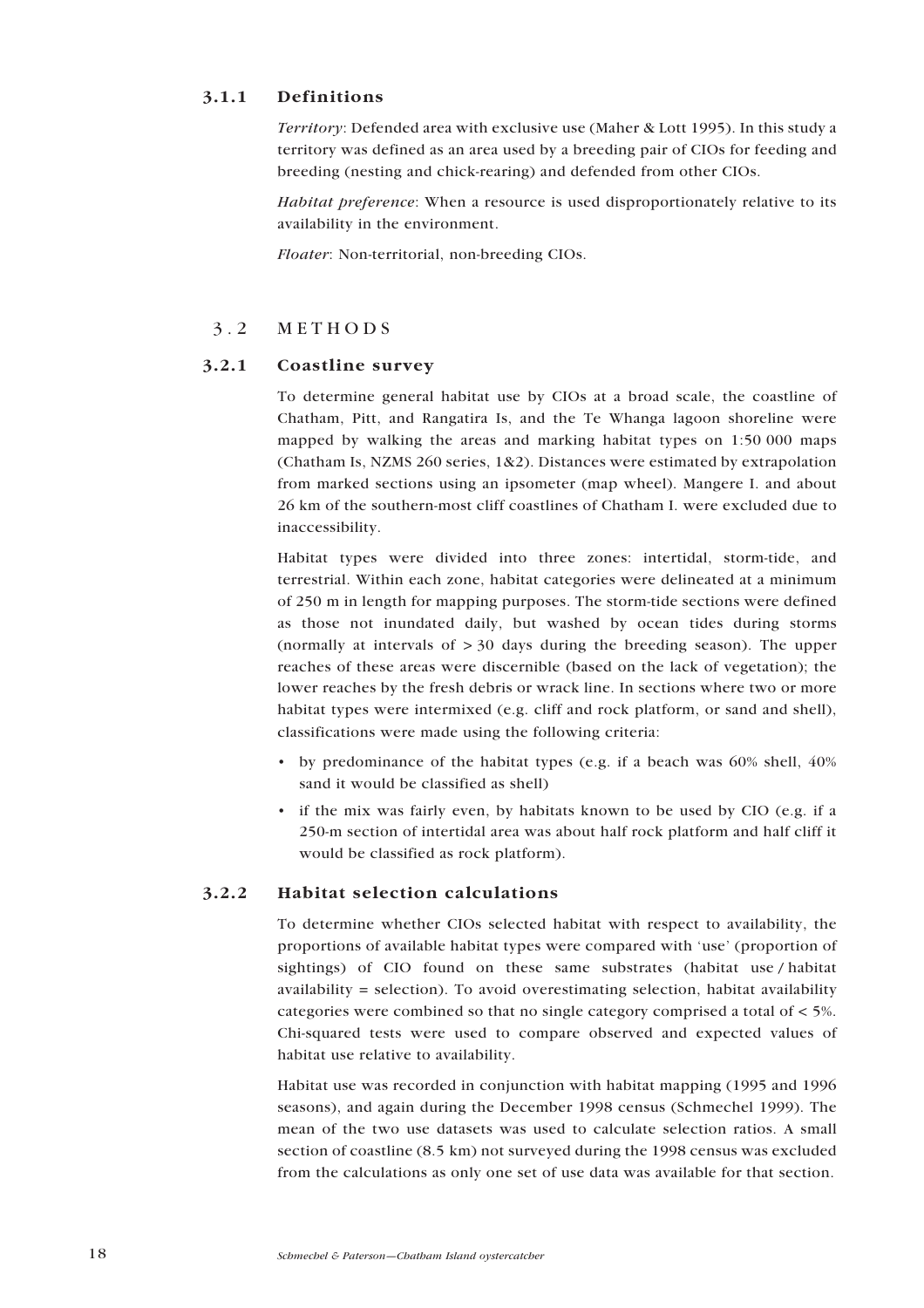<span id="page-18-0"></span>Birds were classified as pairs (including known breeders, territory holders, and pairs of unknown breeding status) and non-breeders. Because CIOs rarely used the lagoon shoreline, this category was excluded from some habitat selection calculations.

To determine if special features within general habitat types were used selectively, they were classified into the following categories: creeks, bays, areas with large amounts of kelp and wrack, and 'corners' (areas where sandy beaches meet rock outcrops). The proportion of areas that contained bays, kelp / wrack, and corners were too infrequent to analyse individually, so these were combined.

## 3.2.3 Habitat composition and use within territories

Habitat use within territories was investigated by detailed studies of 15 breeding territories within the north coast study area. This 28-km section of coastline is characterised by a mix of volcanic (or volcanic derived) intertidal rock platform, schist rock, sandy beaches, and small sections of shell or boulder beaches. Terrestrial areas along the coastline included long sections of marram dunes, paddock, forest patches, rough vegetation, and cliffs.

Territory boundaries were determined by a combination of watching birds defend boundaries, observations of general use, and by using cardboard decoys which resident birds would often attack if placed within their territory boundaries.

## 3.2.4 Observations

Habitat use within these 15 territories was studied during three successive breeding seasons (1994–1996). During observations, the habitat type used and associated behaviours were noted at 5-min intervals for at least 30 min per observation. Behaviours were classified into six categories (Table 3). Walking was often associated with either foraging or territory defence, but was noted as ëotherí. Micro-habitats within territories used during timed observations of CIOs were classified into six categories: sand, rock platform, paddock, boulder / rock, freshwater, schist, and shell. If a mix of habitat types were present (e.g. shell and sand), the predominant habitat type used was recorded. For some calculations, the sandy beach and freshwater categories were combined because all freshwater areas had sandy substrates.

| TABLE 3. CHATHAM ISLAND OYSTERCATCHER BEHAVIOURAL DEFINITIONS. |  |  |
|----------------------------------------------------------------|--|--|
|                                                                |  |  |

| <b>BEHAVIOUR NAME</b> | <b>DEFINITION</b>                                                                                                                                                                                                                                |
|-----------------------|--------------------------------------------------------------------------------------------------------------------------------------------------------------------------------------------------------------------------------------------------|
| Foraging              | Searching for food including probing and eating                                                                                                                                                                                                  |
| Resting               | Standing, sitting, guarding behaviour and brooding chicks                                                                                                                                                                                        |
| Incubating            | Sitting on eggs in a nest                                                                                                                                                                                                                        |
| Territory defence     | Any of the behaviours associated with defending territories including<br>moving aggressively towards intruders (carpel flex, direct approach,<br>head lowered), piping displays, object-tossing, head-bobbing, body-<br>rocking, or bill-tucking |
| Preening              | Included bathing as well as feather cleaning with bill                                                                                                                                                                                           |
| Other                 | Any behaviours not included above including flying and walking                                                                                                                                                                                   |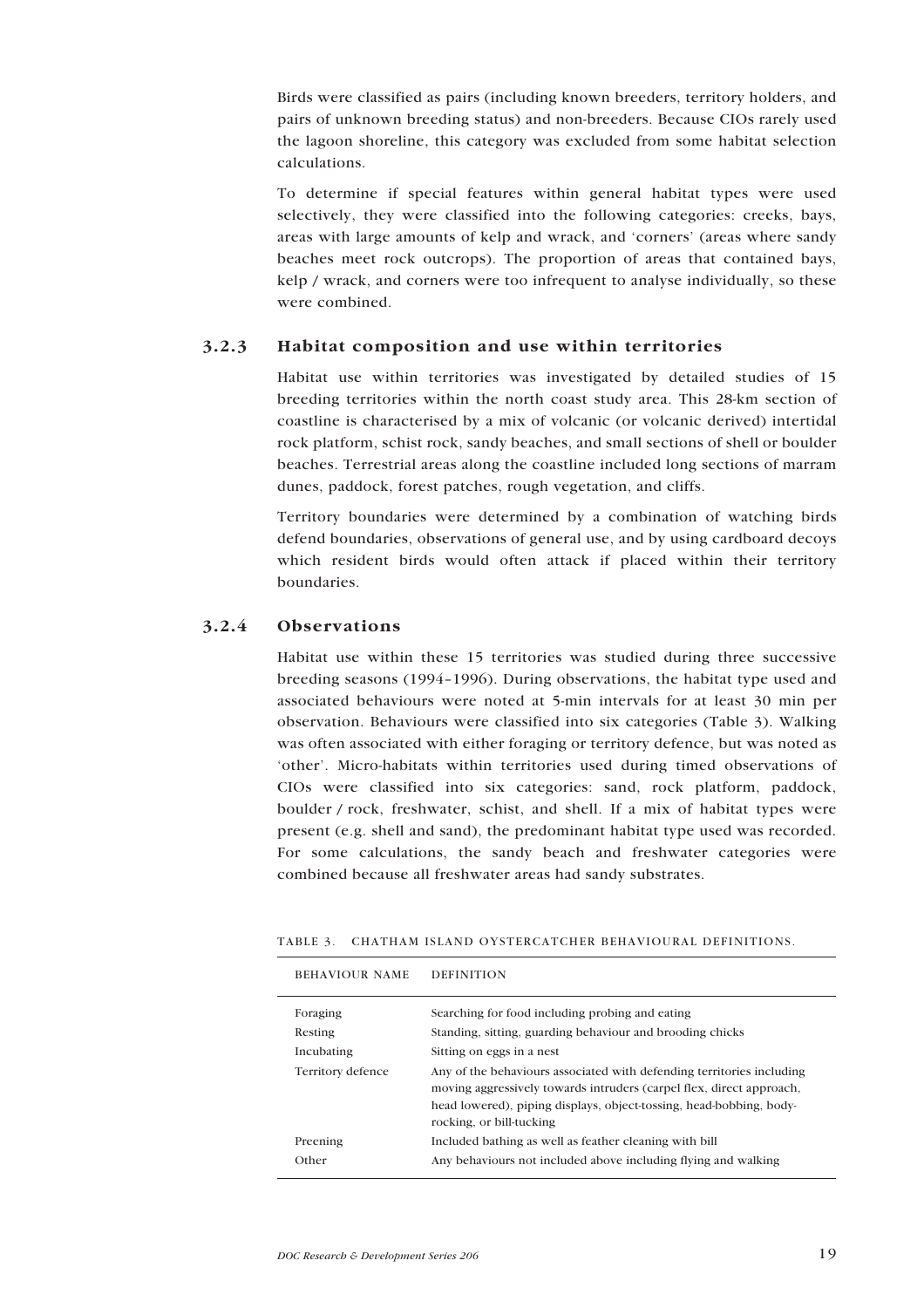<span id="page-19-0"></span>For incubating pairs, the non-incubating bird was the focus of observations. When beginning a round of observations, a pair was chosen at random for the initial observation and all pairs then observed over several days. A new pair was randomly chosen for the next round and the process repeated. Observations were conducted only during daylight hours and no attempt was made to time observations for a particular tide cycle or time of day. Pairs were observed with  $10\times$  Pentax binoculars from a distance (usually  $\geq 30$  m, depending on the topography) using hides or natural cover from vegetation and topography. If it appeared the pair was becoming overly influenced by the observer (e.g. alarm behaviours, false brooding, etc.), observations were discontinued and a new location for observations sought with a period of time (a minimum of 20 min) out of sight of the birds to allow them to resume normal activities. If individuals moved out of sight during the observations, this was noted and included as part of the calculations.

## 3.3 RESULTS

#### 3.3.1 Coastline surveys

All of the Te Whanga Lagoon shoreline (93 km) and 92% of coastline on Chatham, Pitt, and Rangatira Is (277 km) were mapped. A total of 351 sections of coastal and lagoon shoreline habitat types were delineated (Appendix 2). During the mapping survey, a total of 115 CIOs were recorded (Table 4). During the 1998 census (Schmechel 1999), 136 (of 142 total) CIOs were recorded in the mapped areas.

TABLE 4. NUMBERS OF CHATHAM ISLAND OYSTERCATCHER PAIRS (p) AND FLOATERS (f) ALONG THE COASTLINE AND LAGOON SHORELINE FROM MAPPING AND CENSUS DATA FOR THE CHATHAMS COASTLINE (CHATHAM, PITT, RANGATIRA AND MANGERE ISLANDS) AND TE WHANGA LAGOON EDGE.

|                | <b>COASTLINE</b> |    |            | LAGOON       |              |              | TOTAL |      |       |
|----------------|------------------|----|------------|--------------|--------------|--------------|-------|------|-------|
|                | D                |    | TOTAL      | $\mathbf{D}$ | f            | TOTAL        | D     |      | TOTAL |
| Mapping survey | 41 31            |    | 113        | $\Omega$     | <sup>2</sup> | <sup>2</sup> | 41    | 33   | 115   |
| 1998 census    | 51               | 32 | 134        | $\mathbf{0}$ | <sup>2</sup> | 2            | 51    | 34   | 136   |
| mean           | 46               |    | 31.5 123.5 | $\theta$     | 2            |              | 46    | 33.5 | 125.5 |

Along the lagoon shoreline, only two CIOs, both non-territorial non-breeders (floaters), were seen in each survey. Selection ratios (by linear km) were 1.32 for coastline, in contrast with the lagoon shoreline which had selection ratios of only 0.08.

Chatham Island oystercatchers were found around the entire coastline of all three islands, but only in low densities along coastline that had no storm-tide zone, or had narrow rock or shell in the storm-tide zone, or cliff / boulder / shell in the intertidal zone (Table 5). Sandy beaches and areas with intertidal rock platform were used two to four times more often than would be expected based on availability. The differences in use of habitat types within zones were significant, except for floaters in the terrestrial zone (Table 6).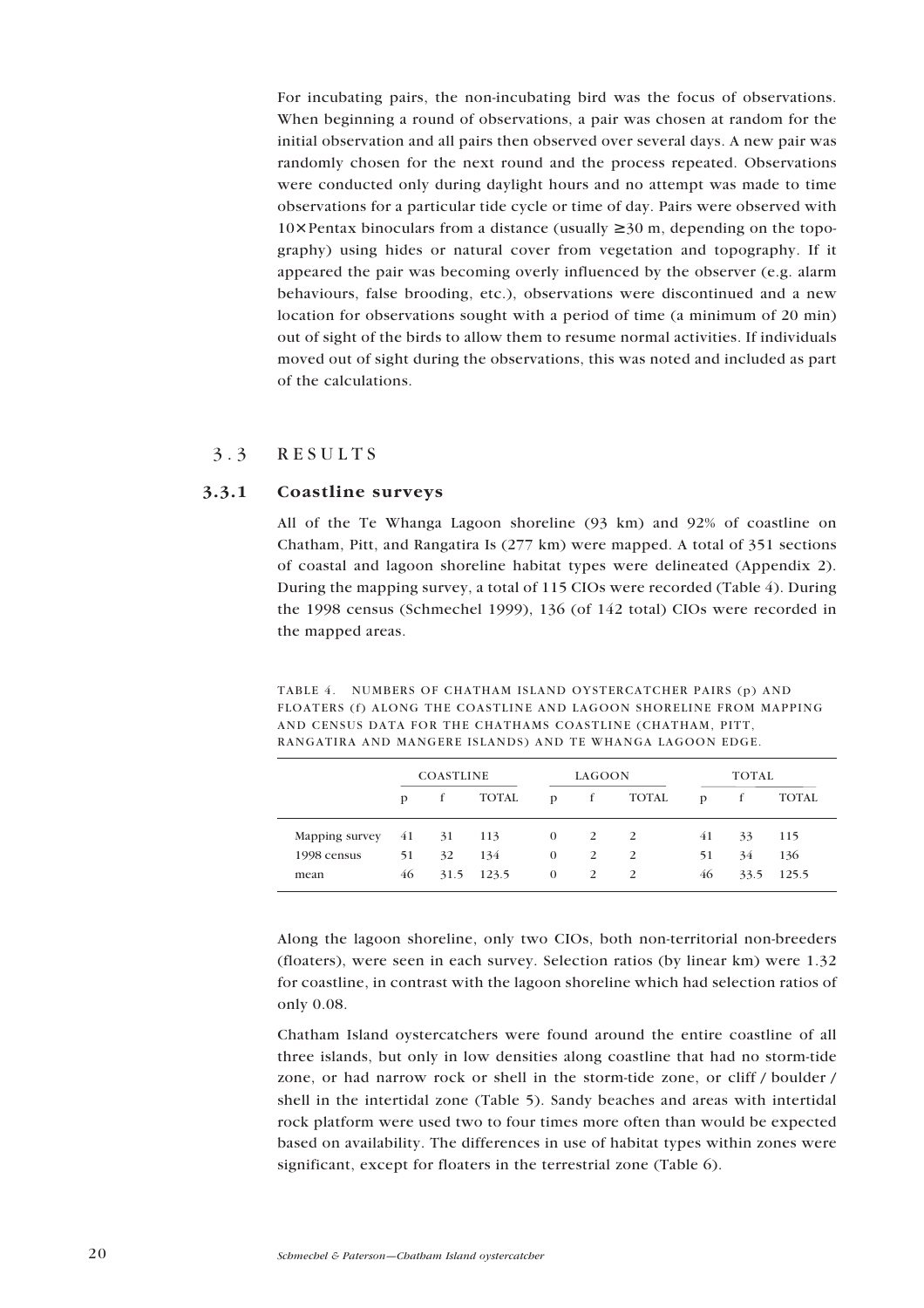<span id="page-20-0"></span>TABLE 5. PROPORTIONS OF USE AND AVAILABILITY OF HABITAT TYPES FOR CHATHAM ISLAND OYSTERCATCHER PAIRS AND FLOATERS ALONG COASTLINE OF CHATHAM, PITT, AND RANGATIRA ISLANDS, (LAGOON EXCLUDED). RATIOS GREATER THAN 1.00 INDICATE USE OF HABITAT TYPES BY BIRDS IN HIGHER PROPORTIONS THAN AVAILABLE.

|                              |                     | <b>FLOATERS</b> |               | <b>PAIRS</b> |               |
|------------------------------|---------------------|-----------------|---------------|--------------|---------------|
| <b>HABITAT TYPES BY ZONE</b> | <b>AVAILABILITY</b> | <b>USE</b>      | <b>RATIOS</b> | <b>USE</b>   | <b>RATIOS</b> |
| Terrestrial                  |                     |                 |               |              |               |
| cliff / boulder              | 0.17                | 0.13            | 0.73          | 0.12         | 0.70          |
| paddock                      | 0.26                | 0.32            | 1.24          | 0.11         | 0.43          |
| vegetation                   | 0.57                | 0.56            | 0.98          | 0.77         | 1.35          |
| Storm-tide                   |                     |                 |               |              |               |
| cliff / boulder              | 0.13                | 0.10            | 0.72          | 0.09         | 0.66          |
| no storm zone                | 0.06                | 0.02            | 0.28          | 0.01         | 0.19          |
| sand narrow                  | 0.22                | 0.08            | 0.37          | 0.16         | 0.76          |
| rock / shell                 | 0.28                | 0.41            | 1.47          | 0.29         | 1.02          |
| rock/shell narrow            | 0.13                | 0.05            | 0.35          | 0.03         | 0.24          |
| sand / mix                   | 0.18                | 0.35            | 1.97          | 0.42         | 2.35          |
| Intertidal                   |                     |                 |               |              |               |
| cliff / boulder / shell      | 0.10                | 0.02            | 0.16          | 0.01         | 0.11          |
| rock / mix                   | 0.17                | 0.24            | 1.41          | 0.15         | 0.91          |
| rock platform                | 0.13                | 0.33            | 2.57          | 0.54         | 4.14          |
| sand                         | 0.36                | 0.21            | 0.57          | 0.20         | 0.55          |
| schist                       | 0.24                | 0.21            | 0.86          | 0.10         | 0.41          |

TABLE 6. CHI-SQUARED VALUES FOR HABITAT USE BY ZONE FOR CHATHAM ISLAND OYSTERCATCHER PAIRS AND FLOATERS ALONG THE COASTLINE OF CHATHAM, PITT, AND RANGATIRA ISLANDS.

| ZONE        | <b>FLOATERS</b> |    |       |         | <b>PAIRS</b> |    |              |     |
|-------------|-----------------|----|-------|---------|--------------|----|--------------|-----|
|             | $\chi^2$        | df | D     |         | $\chi^2$     | df | р            |     |
| Terrestrial | 4.90            | 2  | 0.086 | ns      | 7.77         | 2  | 0.021        | *   |
| Storm-tide  | 13.27           | 5  | 0.021 | *       | 21.20        | 5  | ${}_{0.001}$ | *** |
| Intertidal  | 14.95           | 4  | 0.005 | $\pm 1$ | 69.27        | 4  | ${}_{0.001}$ | *** |

When storm-tide zones associated with intertidal habitat were classified as ënarrowí or ëwideí, CIOs selected wide over narrow in every case except one. This preference was especially notable for rock platform habitats where selection ratios were 5.58 for breeding pairs (Table 7).

Special features such as creeks, areas with kelp and wrack, bays, and corners had selection ratios of 1.58 for breeding pairs. Creeks alone were not used more than available (selection ratio  $= 1.00$  breeding pairs). However, if the creeks or streams were in areas with other special features (e.g. bays, areas with kelp / wrack, or corners), these areas were used almost four times as often as would be expected according to their availability (selection ratio  $= 3.84$ ). Creeks were frequently used for foraging and bathing; kelp and wrack for foraging.

#### 3.3.2 Breeding territories

From Washout Creek to Tutuiri Creek (including Tioriori), the density of breeding pairs was 1.2 breeding pairs/km. This section includes long stretches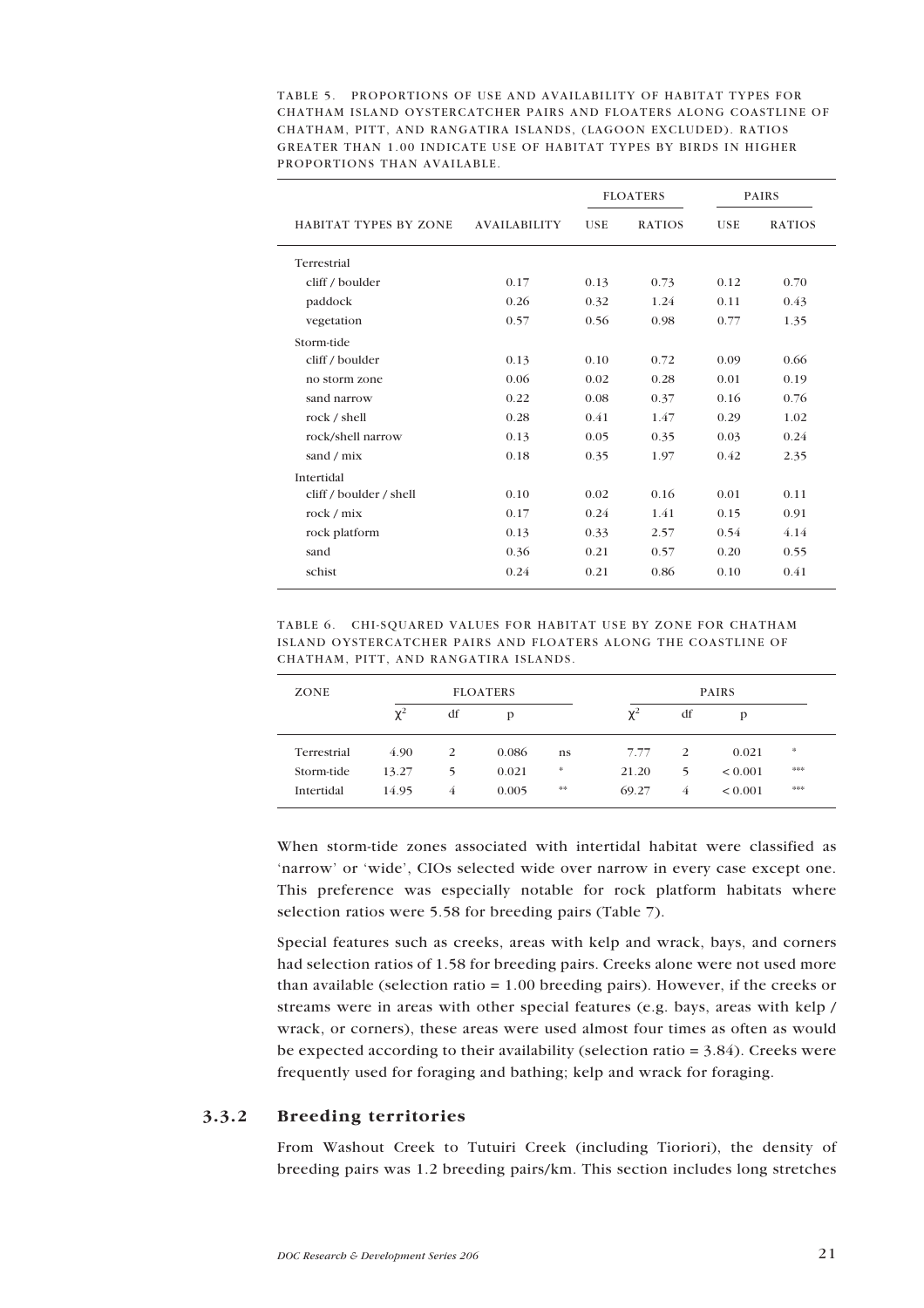| <b>INTERTIDAL</b>       | <b>USE</b>   |      |             | <b>AVAILABLE</b> |      | <b>RATIOS</b> |
|-------------------------|--------------|------|-------------|------------------|------|---------------|
| <b>HABITAT TYPE</b>     | $\mathbf{n}$ | W    | $\mathbf n$ | W                | n    | W             |
| Pairs                   |              |      |             |                  |      |               |
| boulder / cliff / shell | 0.01         | 0.00 | 0.08        | 0.02             | 0.14 | 0.00          |
| rock / mix              | 0.03         | 0.12 | 0.06        | 0.11             | 0.59 | 1.07          |
| rock platform           | 0.23         | 0.31 | 0.07        | 0.06             | 3.09 | 5.58          |
| sand                    | 0.01         | 0.19 | 0.23        | 0.13             | 0.05 | 1.42          |
| schist                  | 0.01         | 0.09 | 0.10        | 0.14             | 0.11 | 0.63          |
| Floaters                |              |      |             |                  |      |               |
| boulder / cliff / shell | 0.02         | 0.00 | 0.08        | 0.02             | 0.20 | 0.00          |
| rock / mix              | 0.05         | 0.19 | 0.06        | 0.11             | 0.85 | 1.68          |
| rock platform           | 0.14         | 0.19 | 0.07        | 0.06             | 1.91 | 3.45          |
| sand                    | 0.02         | 0.19 | 0.23        | 0.13             | 0.07 | 1.45          |
| schist                  | 0.02         | 0.19 | 0.10        | 0.14             | 0.16 | 1.37          |

<span id="page-21-0"></span>TABLE 7. PROPORTIONS OF USE AND AVAILABILITY OF NARROW (n) OR WIDE (w) STORM-TIDE ZONES. RATIOS OVER 1.00 INDICATE USE IN GREATER PROPORTION THAN IS AVAILABLE.

of sandy beach and stream mouths backed by extensive marram dunes and some paddocks. Within this section, the highest densities of breeding territories (3.0 pairs/km) were at Tioriori. This section of coastline was characterised by its extensive rock platform, backed by marram dunes and paddock.

Wharekauri also had a high density of pairs. Between Cape Young and Okahu Point there was 0.9 breeding pairs/km of coastline. This area was a mix of sandy beaches and rocky platforms, or outcrops of rock and boulders backed by either paddock or marram dunes.

The other northern area with high densities of CIO territories was around Whangamoe (1.7 pairs/km). The Whangamoe area was characterised by a mix of schist rock interspersed with sand and shell beaches, with a small volcanic rock area. The storm-tide zone was backed by paddock and rough vegetation.

Breeding territories within the north coast study area varied from 70 m to 1540 m long and 1 m to 70 m wide (Appendix 3). The territories tended to be either predominantly sandy beach and contain a large creek  $(n = 5)$ , or be adjacent to rock platform  $(n = 8)$ . The majority had paddock within the territory boundaries (10 of 15); an additional three had paddocks within short flying distances.

#### 3.3.3 Habitat use within breeding territories

The 15 breeding pairs in the north coast study area were observed for a total of 83 h over three seasons and 1992 individual behavioural and habitat use records were noted. Pairs used anywhere from two to six different habitat types; most (80%) used between two and four different habitat types. For all activities (e.g. resting, incubating, foraging), sandy beach was used far more than any other habitat type (present in all territories, mean use =  $67\%$ , range 10-96%), followed by rocky platform (present in 8 territories, mean use  $=$  30%, range 14-55%). Shell and schist were used very little (present in 2 and 1 territory respectively, mean use = 15% and 38% respectively).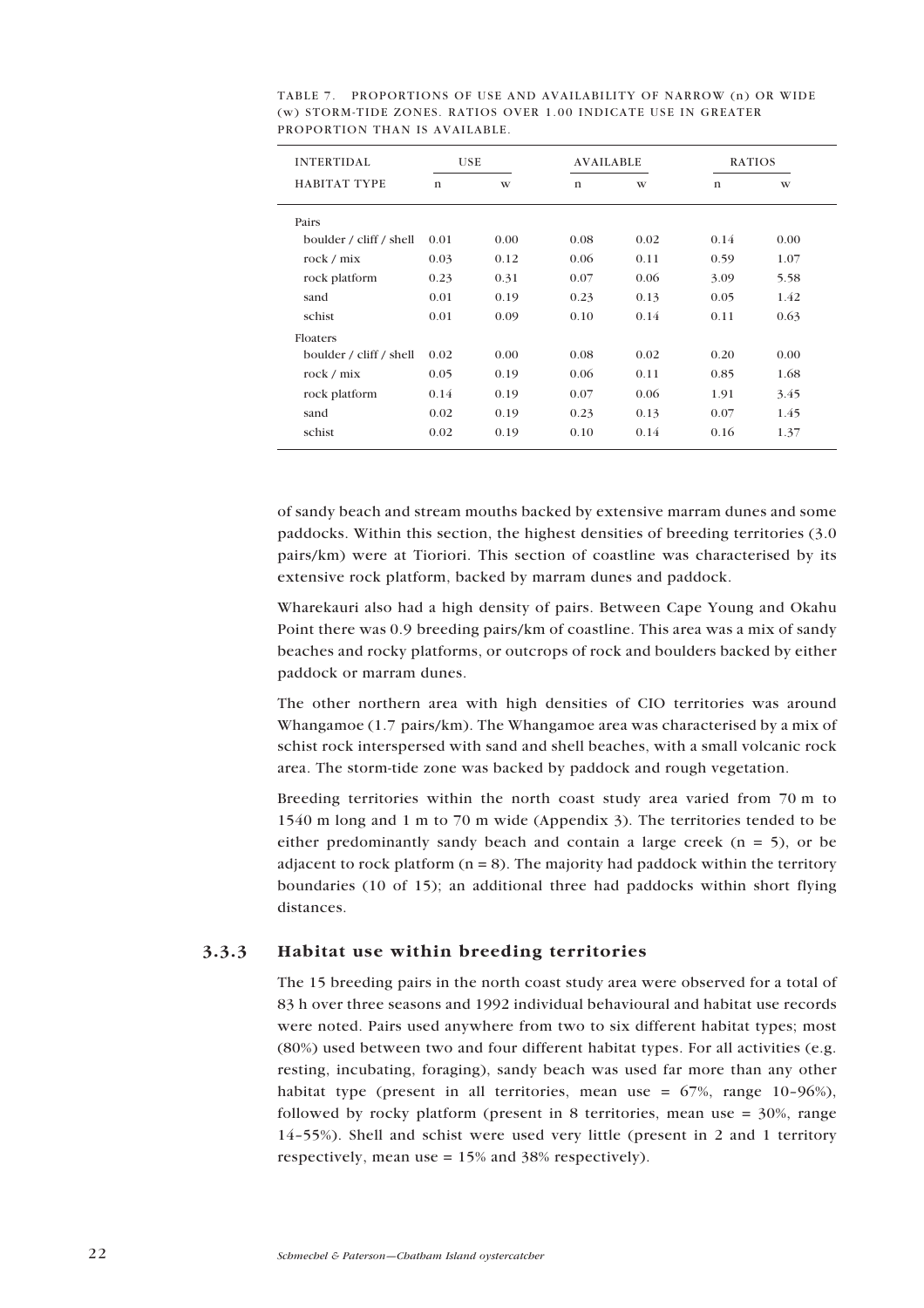<span id="page-22-0"></span>For foraging, all pairs used rock platform if it was available within their territories, some quite extensively (up to 60%); in territories composed primarily of sandy beach, it was used almost exclusively for foraging (Appendix 4). Seven pairs foraged in paddocks from 4% to 22% of the time. Schist rock platform habitat and shell beaches were used in only one territory.

## 3.4 DISCUSSION

#### 3.4.1 General habitat use

Broad-scale habitat selection by CIOs is probably influenced by a combination of the geology of the islands and wind patterns. The southern half of Chatham I. and portions of Pitt and Rangatira Is are composed of volcanic rock with steep cliff areas and little storm-tide zone, with prevailing southerly or south-westerly winds and limited nesting areas for CIOs.

Along the coastline, the preference for rock platforms was similar to that reported by Davis (1988), but the extensive selection of sandy beaches was either previously under-detected or is a recent development. Sandy beaches provided foraging habitat even when rock platforms are covered by the tides, and were often used for nesting.

The low use of narrow sections of coast, even those with suitable foraging habitat in the intertidal zone, was probably because these sections provided little in the way of high tide foraging or nesting sites. This is supported by the fact that all of the intertidal areas, except cliff / boulder, were used more if backed by wide storm-tide zones that provided good foraging substrates.

Although pairs had historically been reported using wide schist platforms, use of schist was thought to have decreased in the late 1980s (Davis 1988). In recent counts, CIOs were found using these areas (Schmechel  $\&$  O'Connor 1999; Moore et al. 2000). Schist topography varies considerably on the Chathams; some sections are flat and wide with pools and good foraging areas, others are more narrow or uplifted, with less substrate for marine vertebrates (Davis 1988; Schmechel 2001). Schist use may vary with the total population of CIOs, decreasing when numbers are lower. Lower numbers may also reflect the fact that much of the schist coastline is difficult to survey, making CIO detection rates lower than along sandy beaches.

Although not a preferred habitat at the broad scale (across the entire coastline), paddocks were often used by CIO pairs for foraging along the north coast. Much of the paddock area (70%) was along sections of coastline with intertidal habitat types—such as boulder / cliff, narrow sand or schist—generally avoided by CIOs. Use of paddocks probably varied depending on the season and the wetness of the paddocks.

Differences in habitat use by floaters and breeding pairs may reflect different habitat requirements. Breeding pairs need areas with nest-sites adjacent to foraging and chick-rearing habitat and are better able to defend these territories than single birds (Heg 1999; Ens 1992).

The infrequent use of Te Whanga lagoon may be due to a lack of foraging habitat. Alternatively, non-habitat factors such as predator pressure,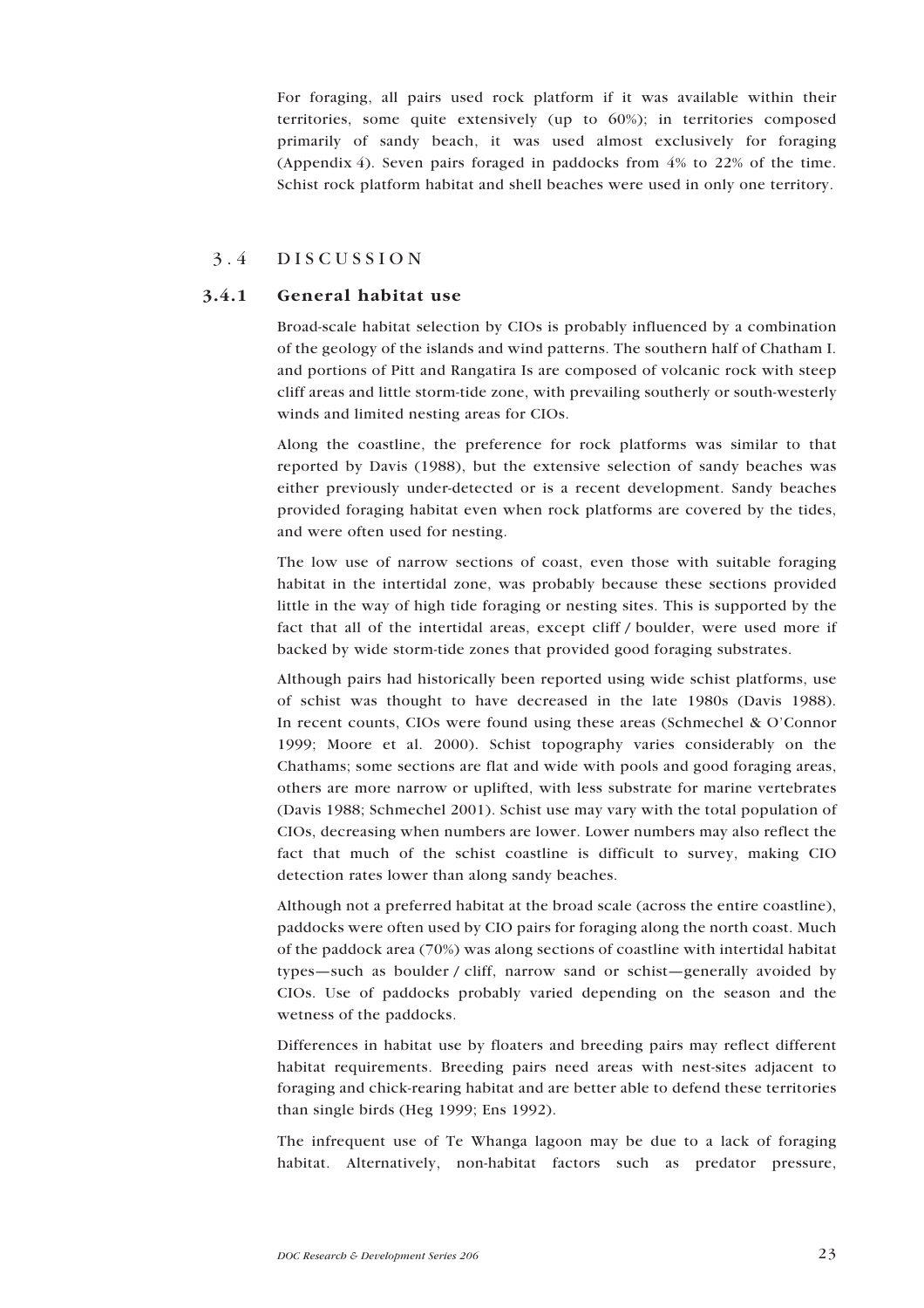<span id="page-23-0"></span>disturbance, or social factors (such as prospecting for mates and territories) may affect use. Food supplies appeared (from limited observations, and based on feeding success rates for molluscs), to be good for CIOs. However, Murray & Sanders (2000) found molluscs occurred only rarely and in low numbers in the five sites they sampled; however, amphipods, oligochaete worms and fly larvae-all potential food for CIO-were present (Baker 1969; Davis 1988). Winds and the water levels within the lagoon may change food availability significantly from day to day, potentially rendering the lagoon shoreline unsuitable for chick-rearing because of variable food availability. Wind-driven fluctuations in water levels often dramatically change the amount of mudflat exposed along the northern lagoon edges over short periods of time (Murray & Sanders 2000). Moreover, the lagoon blocks and unblocks irregularly, meaning that food supplies over years are likely to be unreliable because of changing salinities and water levels.

## 3.4.2 Breeding territories

Although the CIO has been considered to be one of only two pied-coloured oystercatcher species to specialise on rocky shore habitat (Hockey 1996), CIOs also foraged extensively on sandy beaches, and 5 of the 15 north coast study area breeding territories were predominantly sandy beach. These territories had several common features: all but one had a large stream running through it (the one exception had a small creek); all had wide sections that were not inundated by daily tides; and all had regular deposits of kelp and other wrack along the tide-line, which were regularly used for foraging. Many of the differences in habitat use reported by Davis (1988) and this study may be because these were newly established territories.

The highest concentrations of CIO breeding pairs (4.0 pairs/km) was much higher than the average of 0.4 on Chatham I., 0.6 on Pit and Mangere Is, and 1.2 on Rangatira I. (Schmechel & O'Connor 1999). However, it was less than half that reported for Australian pied (H. longirostris) and sooty (H. fuliginous) oystercatchers on their most preferred habitats on Big Green I. in the Furneaux Is (Australia). There, the number of Australian pied oystercatcher breeding pairs at sandy, mixed beach, rock beach and overall was 4.8, 8.8, 1.4 and 3.1 per km respectively (Lauro & Nol 1995). This suggests that CIO breeding pair densities could increase significantly, depending on habitat suitability and behavioural constraints.

In contrast to past studies, in this study paddocks were used for foraging between 4% and 22% of the time by about half the CIO pairs. Davis (1988) reported only one instance of CIOs foraging in paddocks. Reasons for these differences could relate to changes in paddock availability or quality, changing behaviour by CIOs as they learn to use paddocks for foraging, or differences in observation methods. Extensive use of paddocks has been a relatively recent adaptation by some other oystercatcher species (reviewed in Hockey 1986).

## 3.4.3 Limitations to methodology

Areas with good habitat for CIO may be unoccupied due to non-habitat factors such as social cues, predator pressure, or disturbance (Stamps 1987; Stamps 1988; Smith & Peacock 1990; Reed & Dobson 1993; Baptista & Gaunt 1997;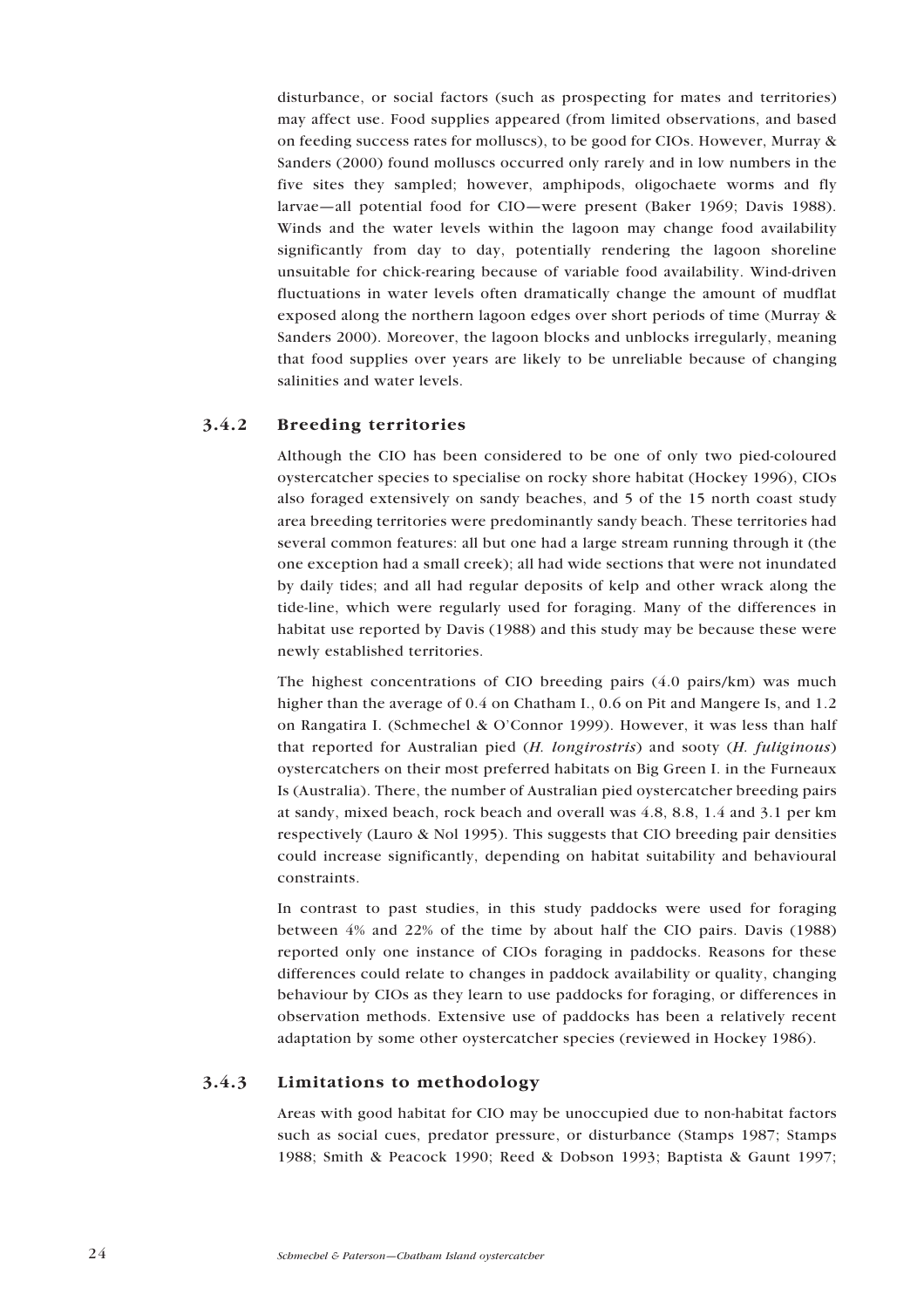<span id="page-24-0"></span>Newton 1998). For example, takahe (Notornis mantelli) had been thought to prefer high-altitude tussock grassland, but are probably found only in these areas because of predator pressures elsewhere in their more preferred habitats (Newton 1998). Similarly, waders are absent from suitable or preferred habitat due to human disturbance (Pienkowski 1993; Liley 1998; Schulz & Stock 1993).

Observations of foraging behaviour by CIOs were only made during the day. Night foraging is very widespread in waders and in other oystercatcher species (Evans 1976; Dugan 1981; Zwarts et al. 1990; McNeil et al. 1992; Kersten & Visser 1996; Rohweder & Baverstock 1996), and almost certainly occurs in CIOs. In Eurasian oystercatchers breeding near tidal areas, radio-tracking indicated similar ranges and food intake rates day and night (Exo 1998).

The potential to over- or under-estimate habitat use and selection was minimised as much as possible, but some habitats were more difficult to observe CIOs in, e.g. broken boulders and rocky areas. These habitat types may, therefore, be slightly under-represented in the use figures. Pairs with chicks were more difficult to observe as they were very alert, and changed behaviours at a greater distance when approached than pairs without chicks.

Although the observations of habitat use within territories were from a significant percentage of the total population (about a third), they were not from a random sample of territories, as they included only north coast territories, and the results may not, therefore, be representative of other areas.

Some habitat types may seem to be preferred because they are often associated with another habitat type. For example, marram dunes (classified as 'vegetation') were almost always associated with wide sandy beaches. In the analysis, it appears that CIOs prefer vegetation in the terrestrial zone when, in fact, it was the wide sandy beaches they were selecting.

#### 3.5 SUMMARY

- ï At the broad scale, CIOs preferred coastline containing rock platform, mixed sand / rock, and wide schist platform. They sometimes selected sandy beaches as well, especially if wide or near streams.
- Breeding pairs preferred areas which included rock platform and wide sandy beaches; floaters used habitats in somewhat different proportions to breeders.
- Use of the Te Whanga lagoon was low and restricted to floaters, possibly because food supplies are unpredictable because of fluctuating water and salinity levels.
- Paddocks were used extensively for foraging by north coast breeding pairs (up to 22%). Across the islands, paddock habitats were selected by floaters more than would be indicated by availability; however, outside the north coast area, paddocks were used less than expected by breeding pairs. This may be because paddocks were often associated with intertidal habitats avoided by CIOs, such as cliffs.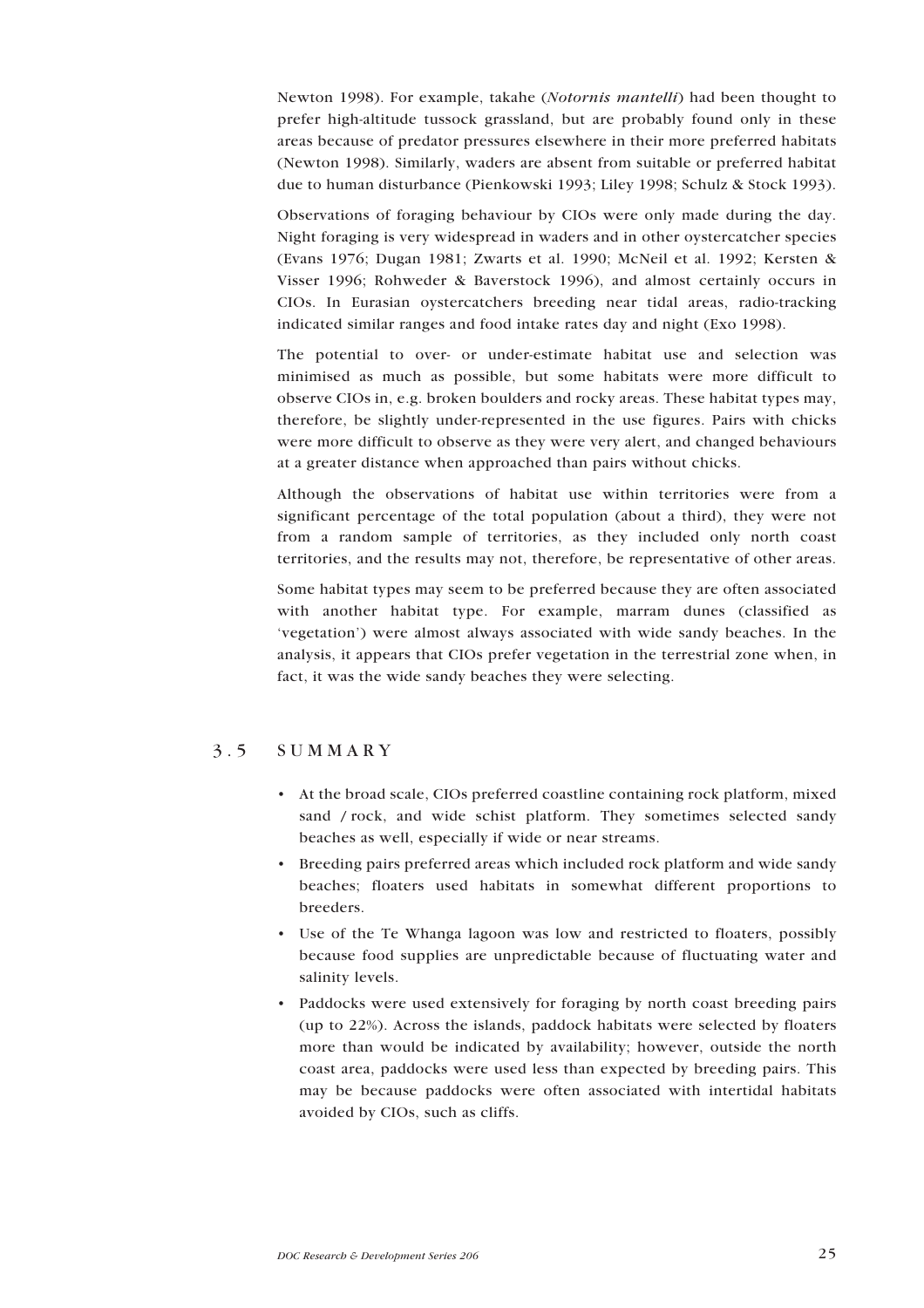- <span id="page-25-0"></span>• The highest density of territories  $(4.0 \text{ pairs/km})$  across the three islands was at Tioriori, along the north coast, Chatham I. This is an area of wide intertidal rock platform backed by wide sandy beaches, open dunes, and paddocks.
- Although considered to be rocky shore specialists, most pairs along the north coast used sandy beaches extensively, and several pairs used sandy beaches almost exclusively for foraging and other activities. The extensive use of sandy beaches was either previously under-detected, or is a recent development. Sandy beaches provided foraging habitat even when rock platforms were covered by the tides, and were often used for nesting.

## 4. Management and research recommendations

## 4.1 MANAGEMENT

- Remove damaged eggs to encouraging re-nesting.
- Undertake intense predator control along the north coast of Chatham I. in areas of CIO breeding.
- Remove marram grass and continue the restoration of native dune communities to provide better nesting habitat and more options for nesting above storm tides.
- Consider focusing management efforts around the highest quality habitats as there are likely to be more gains per unit effort in these areas. (Pairs can raise more chicks per season if food supplies are high and there is potential for more pairs/km.)
- Consider colour banding some CIOs to provide information on adult and fledgling survival, movements, fidelity, population structure, fecundity, and management effectiveness (e.g. adult survival).

## 4.2 MONITORING

- CIO territories should be checked at least every nine weeks between mid-December and mid-March. If chicks are found, a follow-up visit within four weeks to determine if the chicks survived to fledging must be made to accurately determine fledging success.
- Use the behaviour of pairs when young are present as a surrogate to determine breeding activity for infrequently monitored territories in addition to sightings of chicks, as observers may not always detect chicks (Davis 1988; Sawyer 1993; Schmechel pers. obs.).
- Monitor and record the number of chicks fledged in specific areas, in addition to productivity per pair, as productivity per pair may decrease with increasing pair densities.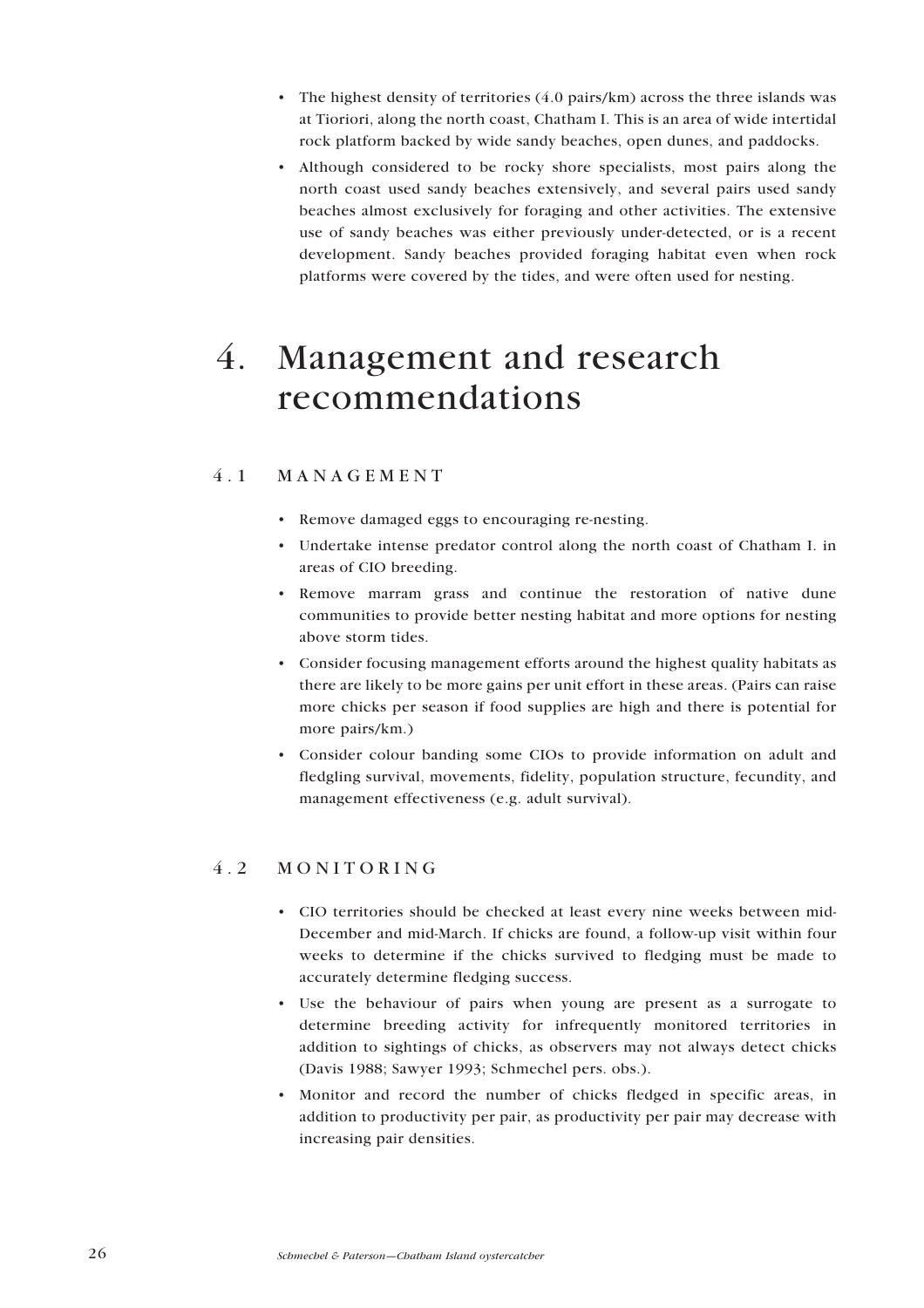#### <span id="page-26-0"></span>4.3 FUTURE RESEARCH

- ï Monitor mortality and turnover of breeding pairs in different areas, and under different management regimes, as populations are typically most sensitive to loss of breeding adults.
- Confirm eviction / dispersal periods for fledglings.
- ï Estimate fledging success for various areas over several years to provide the information essential for predicting population trends over time, and for determining levels of productivity needed to achieve population recovery goals.
- Determine the role of stormy weather in past productivity by comparing storm patterns with productivity by territory type. This information could help with predictions of fluctuations in productivity not attributable to the influence of management.

## 5. Acknowledgments

We thank Drs Chris Frampton, Eric Scott, and Ralph Powlesland for their support; Andy Grant (Canterbury Conservancy, DOC) for initiating the project; DOC staff at the Canterbury and Wellington Conservancies and the Chathams Field Office for providing support. We also thank the Chatham I. landowners who allowed access to their land; and all those who reviewed the work, improving it immensely, and Andrew McLachlan for statistical help.

For project funding, I (FS) thank the Gordon Williams Scholarship, Lincoln University Fund for Excellence, Lincoln University Doctoral Scholarship, and New Zealand Department of Conservation, Science & Research Division. This report is derived from a PhD thesis conducted under contract to DOC Science & Research Division (Science Investigation No. 1934).

## 6. References

- Ainley, D.G.; Lewis, T.J. 1974: The history of Farallon Island marine bird populations, 1854-1972. Condor 76: 432-446.
- Andres, B.A.; Falxa, G.A. 1995: Black Oystercatcher (Haematopus bachmani). Poole, A.; Gill, F. (Eds): The Birds of North America, No. 155. The Academy of Natural Sciences, Philadelphia, and The American Ornithologists' Union, Washington, D.C.
- Atkinson, I. 1996: Major habitats. Pp. 49-61 in: Anonymous (Ed.): The Chatham Islands: heritage and conservation. Canterbury University Press, Christchurch, New Zealand.
- Baker, A.J. 1969: The comparative biology of New Zealand oystercatchers. Unpublished MSc thesis. University of Canterbury, Christchurch, New Zealand.
- Baker, A.J. 1973: Distribution and numbers of New Zealand Oystercatchers. Notornis 20: 128-144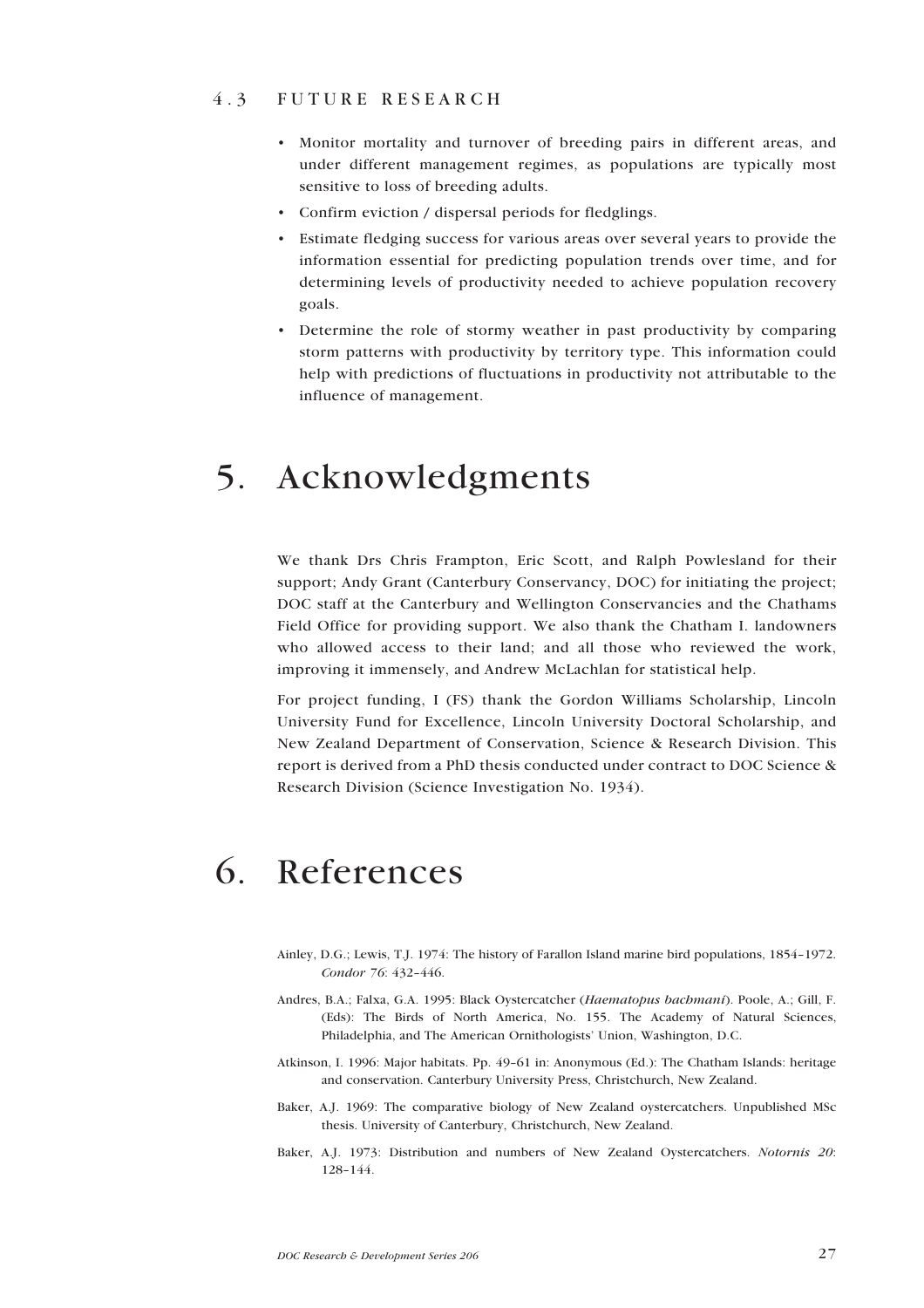- Baker, A.J. 1975: Morphological variation, hybridization and systematics of New Zealand oystercatchers (Charadriiformes: Haematopodidae). Journal of Zoology London 175: 357-390.
- Baptista, L.F.; Gaunt, S.L.L. 1997: Bioacoustics as a tool in conservation studies. Pp. 212-242 in: Clemmons, J.R.; Buchholz, R. (Eds): Behavioural Approaches to conservation in the wild. Cambridge University Press, Cambridge.
- Best, H.A. 1987: A survey of oystercatchers on Chatham Island. Unpublished report for the Department of Conservation (DOC), Wellington, New Zealand.
- Campbell, R.W.; Dawe, N.K.; McTaggart-Cowan, I.; Cooper, J.M.; Kaiser, G.W.; McNail, M.C.E. 1990: The birds of British Columbia (Vol. 2). Royal British Columbia Museum, Victoria, Canada.
- Davis, A.M. 1987: Survey of shore birds on Chatham and Pitt Islands. Unpublished Report, Canterbury Conservancy, Department of Conservation, Christchurch, New Zealand.
- Davis, A.M. 1988: Chatham Island oystercatcher draft recovery plan. Unpublished Report, Canterbury Conservancy, Department of Conservation, Christchurch, New Zealand.
- Davis, A.M. 1988: Review of the Chatham Island Oystercatcher. Unpublished Report, Canterbury Conservancy, Department of Conservation, Christchurch, New Zealand.
- DOC (Department of Conservation) 1995: Minutes of the Chatham Island Recovery Group, 27 February. Unpublished report, Canterbury Conservancy, Department of Conservation, Te One, Chatham Islands, New Zealand.
- Dugan, P.J. 1981: The importance of nocturnal foraging in shorebirds: a consequence of increased invertebrate prey activity. Pp. 251-260 in: Jones, N.V.; Wolff, W.J. (Eds): Feeding and survival strategy of estuarine organisms. Plenum Press, New York.
- Durell, S.E.A.L.V.d.; Goss-Custard, J.D.; Clarke, R.T.; McGrorty, S. 2000: Density-dependent mortality in oystercatchers Haematopus ostralegus. Ibis 142: 132-138.
- Ens, B.J. 1992: The social prisoner, causes of natural variation in reproductive success of the oystercatcher. PhD thesis. University of Groningen, Groningen, The Netherlands.
- Ens, B.J.; Briggs, K.B.; Safriel, U.N.; Smit, C.J. 1996: Life history decisions during the breeding season. Pp. 186-218 in: Goss-Custard, J.D. (Ed.): The oystercatcher: from individuals to populations. Oxford University Press, Oxford.
- Ens, B.J.; Cayford, J.T. 1996: Feeding with other oystercatchers. Pp. 77-104 in: Goss-Custard, J.D. (Ed.): The oystercatcher: from individuals to populations. Oxford University Press, Oxford.
- Evans, P.R. 1976: Energy balance and optimal foraging strategies: some implications for their distributions and movements during the non-breeding season. Ardea 64: 117-139.
- Exo, K.-M. 1998: The significance of nocturnal feeding in waders. 22nd International Ornithological Congress, Durban. Ostrich 69: 121.
- Fleming, C.A. 1939: Birds of the Chatham Islands. Emu  $38: 380-413; 492-509$ .
- Goss-Custard, J.D.; Caldow, R.W.G.; Clarde, R.T.; Durell, S.E.A.L.V.d.; Urfi, J.; West, A.D. 1994: Consequences of habitat loss and change to populations of wintering migratory birds: predicting the local and global effects from studies of individuals. *Ibis 137*:  $S56-S66$ .
- Goss-Custard, J.D.; Durell, S.E.A.L.V.d.; Goater, C.P.; Hulscher, J.B.; Lambeck, R.H.D.; Meininger, P.L.; Urfi, J. 1996: How oystercatchers survive the winter. Pp. 133-154 in: Goss-Custard, J.D. (Ed.): The oystercatcher: from individuals to populations. Oxford University Press, Oxford.
- Grant, A. 1993: Chatham Island oystercatcher (torea) draft recovery plan. Unpublished report, Department of Conservation, Christchurch, New Zealand.
- Groves, S. 1984: Chick growth, sibling rivalry, and chick production in American black oystercatchers. Auk 101: 525-531.
- Hatzlitt, S.L. 1999: Territory quality and parental behaviour of the black oystercatcher in the Strait of Georgia, British Columbia. Unpublished MSc thesis, Simon Fraser University, Vancouver, Canada.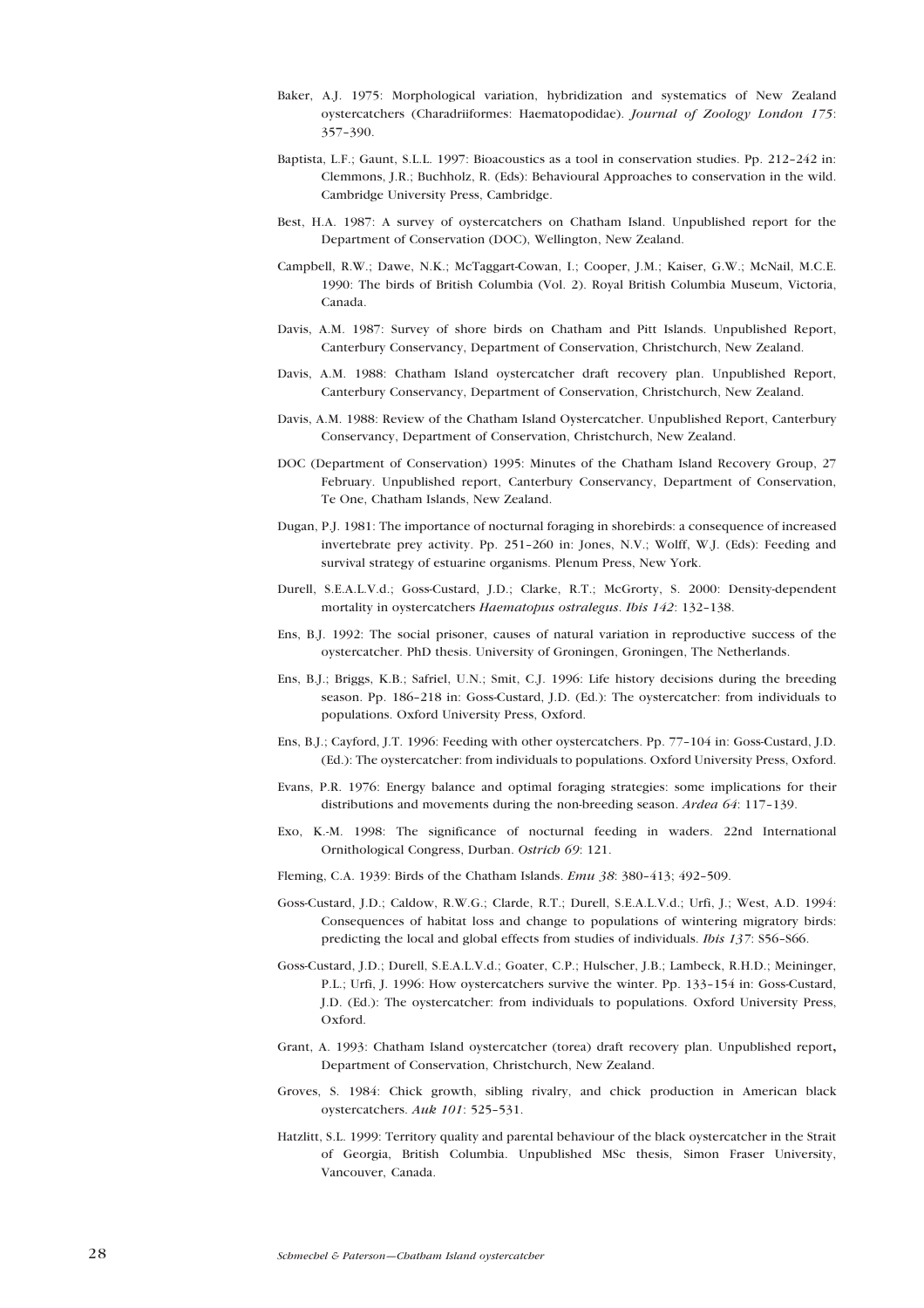- Heather, B.D.; Robertson, H.A. 2000: A field guide to the birds of New Zealand. Viking, Auckland, New Zealand.
- Heg, D. 1999: Life history decisions in oystercatchers. PhD thesis. Rijksuniversiteit, Groningen, The Netherlands.
- Heppleston, P.B. 1972: The comparative breeding ecology of oystercatchers (Haematopus ostralegus) in inland and coastal habitats. Journal of Animal Ecology 41: 23-52.
- Heyligers, P.C. 1985: The impact of introduced plants on foredune formation in south-eastern Australia. Proceedings of the Ecological Society of Australia 14: 23-41.
- Hockey, P.A.R. 1983: Aspects of the breeding biology of the African black oystercatcher. Ostrich 54: 26-35.
- Hockey, P.A.R. 1986: Family Haematopodidae. Pp. 190-193 in: Urban, E.K.; Fry, C.H.; Keith, S. (Eds): The birds of Africa Vol. II. Academic Press, London.
- Hockey, P.A.R. 1996: Haematopus ostralegus in perspective: comparisons with other oystercatchers. Pp. 251-285 in: Goss-Custard, J.D. (Ed.): The oystercatcher: from individuals to populations. Oxford University Press, Oxford.
- Jeffery, R.G. 1987: Influence of human disturbance on the nesting success of African black oystercatchers. South African Journal of Wildlife Research 17: 71-72.
- Kersten, M.; Brenninkmeijer, A. 1995: Growth, fledging success and post-fledging survival of juvenile Oystercatchers Haematopus ostralegus. Ibis 137: 396-404.
- Kersten, M.; Visser, W. 1996: Food intake of oystercatchers Haematopus ostralegus by day and by night measured with an electronic nest balance. Ardea 84A: 57-72.
- Lauro, B.; Nol, E. 1995: Patterns of habitat use for pied and sooty oystercatchers nesting at the Furneaux Islands, Australia. Condor 97: 920-934.
- Liley, D.C. 1998: Predicting the population consequences of disturbance. Ostrich 69: 202.
- Lord, A.E. 1996: Responses of northern New Zealand dotterels (Charadrius obscurus aquilonius) to human disturbance. Unpublished MSc thesis, University of Waikato, Hamilton, New Zealand.
- Maher, C.R.; Lott, D., F. 1995: Definitions of territoriality used in the study of variation in vertebrate spacing systems. Animal Behaviour 49: 1581-1597.
- Marchant, S.; Higgins, P.J. (Eds) 1993: Handbook of Australian, New Zealand, and Antarctic birds. Oxford University Press, Melbourne, Australia.
- McNeil, R.; Drapeau, P.; Goss-Custard, J.D. 1992: The occurrence and adaptive significance of nocturnal habits in waterfowl. Biological Reviews 67: 381-419.
- Mercer, A.J. 1968: Individual weight change in breeding oystercatchers. Bird Study 15: 93-98.
- Merton, D.V.; Bell, B.D. 1975: Endemic birds of the Chatham Islands. Unpublished manuscript. New Zealand Wildlife Service, Department of Internal Affairs, New Zealand.
- Moore, P.; Hedley, G.; Goomes, R.; O'Connor, S. 2000: Chatham Island oystercatcher report of 1999/2000 field season. Science & Research Internal Reports 189. Department of Conservation, Wellington, New Zealand.
- Murray, D.P.; Sanders, M.D. 2000: Assessment of Chatham Island as a location for liberation of black stilts. Conservation Advisory Science Notes 310, Department of Conservation, Wellington, New Zealand.
- Nethersole-Thompson, D.M. 1986: Waders: their breeding, haunts and watchers. T. & A.D. Poyser, England.
- Newton, I. 1998: Population limitation in birds. Academic Press, London.
- Nol, E.; Humphrey, R.C. 1994: American oystercatcher (Haematopus palliatus). P. 24 in: Poole, A.; Gill, F. (Eds): The Birds of North America (No. 82). The Academy of Natural Sciences; Washington, D.C.: The American Ornithologists' Union, Philadelphia.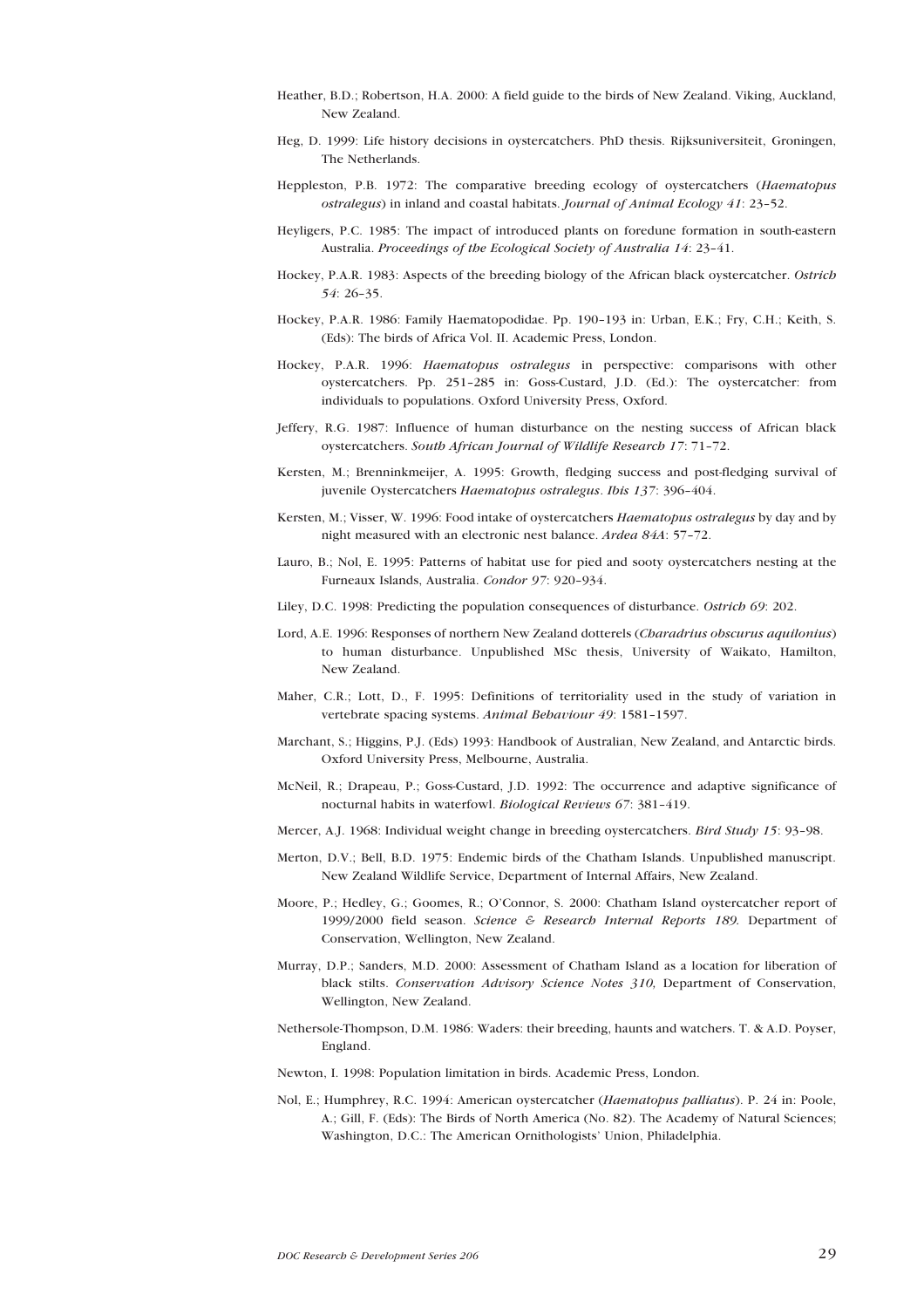Nysewander, D.R. 1977: Reproductive success of the black oystercatcher in Washington State. Unpublished MSc thesis, University of Washington, Seattle.

Park, P. 1994: Hooded plovers and marram grass. The Stilt 25: 22.

- Pienkowski, M.W. 1993: The impact of tourism on coastal breeding waders in western and southern Europe: an overview. Wader Study Group Bulletin 68: 92-96.
- Reed, J.M.; Dobson, A. 1993: Behavioural constraints and conservation biology: conspecific attraction and recruitment. Trends in Ecology and Evolution 8: 253-256.

Retallick, R.W.R.; Bolitho, E.E. 1993: Disturbance of hooded plovers by domestic dogs. Stilt 23: 23.

- Rohweder, D.A.; Baverstock, P.R. 1996: Preliminary investigation of nocturnal habitat use by migratory waders (order Charadriiformes) in northern New South Wales. Wildlife Research 23: 169-184.
- Sawyer, S. 1993: Chatham Island oystercatcher seasonal report 1992/93. Unpublished report, Canterbury Conservancy, Department of Conservation, Christchurch, New Zealand.
- Sawyer, S. 1994: Chatham Island oystercatcher seasonal report 1993/94. Unpublished report, Canterbury Conservancy, Department of Conservation, Christchurch, New Zealand.
- Schmechel, F.A. 1999: Chatham Island oystercatcher census. Wader Study Group Bulletin 88:  $26 - 27$ .
- Schmechel, F.A. 2001: Aspects of habitat selection, population dynamics, and breeding biology of the endangered Chatham Island oystercatcher (Haematopus chathamensis). Unpublished PhD thesis, Lincoln University, Lincoln, New Zealand.
- Schmechel, F.A.; O'Connor, S. 1999: Distribution and abundance of the Chatham Island oystercatcher (Haematopus chathamensis). Notornis 46: 155-165.
- Schulz, R.; Stock, M. 1993: Kentish Plovers and tourists: competitors on sandy coasts? Wader Study Group Bulletin 68: 83-91.
- Smith, A.T.; Peacock, M.M. 1990: Conspecific attraction and the determination of metapopulation colonization rates. Conservation Biology 4: 320-323.
- Stamps, J. 1987: Conspecifics as cues to territory quality: a preference of juvenile lizards (Anolis aeneus) for previously used territories. American Naturalist 129: 629-642.
- Stamps, J.A. 1988: Conspecific attraction and aggression in territorial species. American Naturalist 131: 329-347.
- Travers, H.H.; Travers, W.T.L. 1872: On the birds of the Chatham Islands with introductory remarks on the avifauna and flora of the islands in relation to those of New Zealand. Transactions of the Proceedings of the New Zealand Institute 5: 212-222.
- Vermeer, K.; Morgan, K.H.; Smith, G.E.J. 1992: Black oystercatcher habitat selection, reproductive success, and their relationship with glaucous-winged gulls. Colonial waterbirds 15:  $14 - 23$ .
- Warheit, K.I.; Lindberg, D.R.; Boekelheide, R.J. 1984: Pinniped disturbance lowers reproductive success of black oystercatcher Haematopus bachmani (Aves). Marine Ecology-Progress Series 17: 101-104.
- Webb, D.R. 1987: Thermal tolerance of avian embryos: a review. Condor 89: 874-898.
- Zwarts, L.; Blomert, A.; Hupkes, R. 1990: Increase of feeding time in waders preparing for spring migration from the Bac d'Arguin, Mauritania. Ardea 78: 237-256.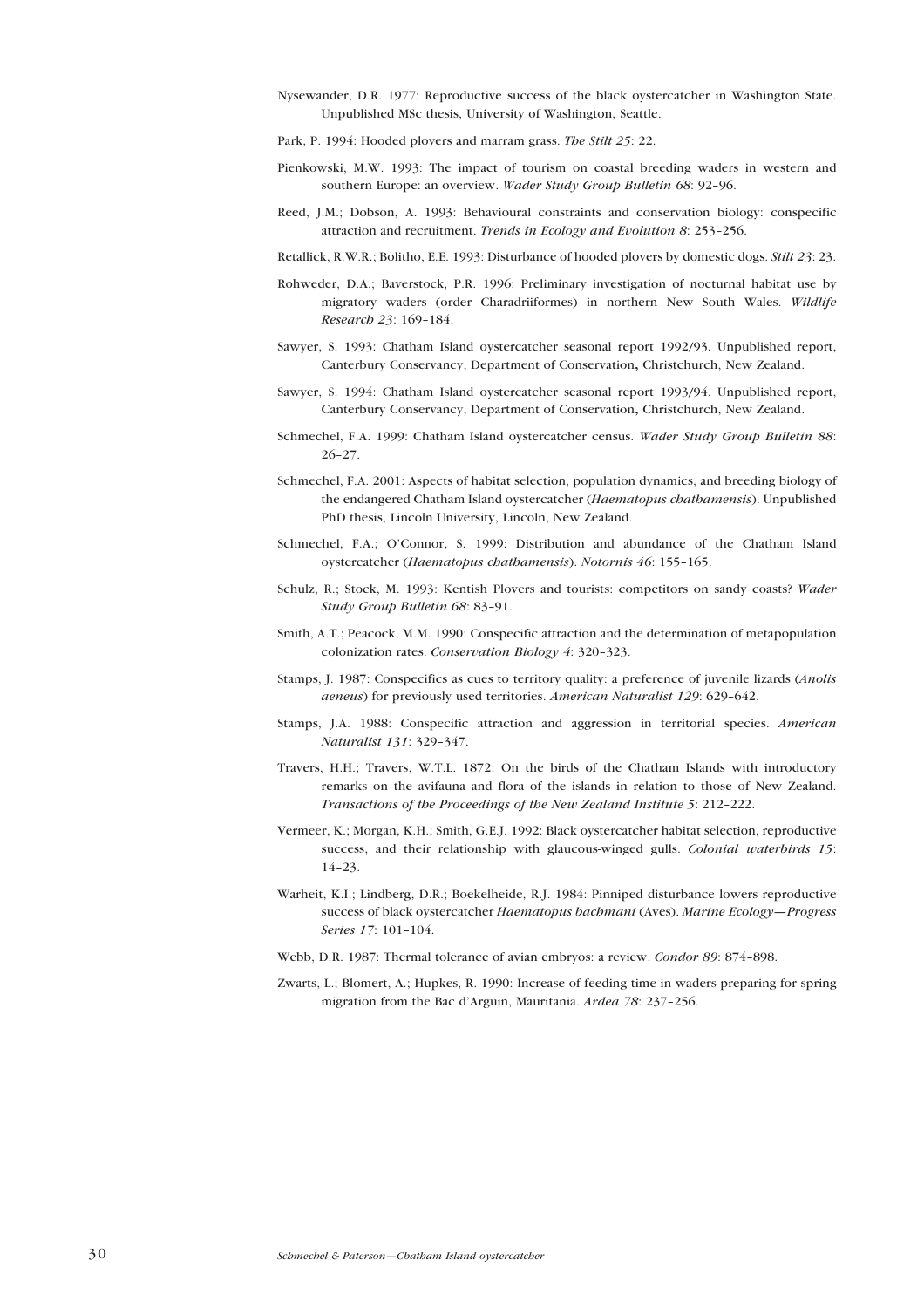## <span id="page-30-0"></span>NUMBER OF CHICKS KNOWN TO HAVE  $FLEDGED 1994-96$

Number of Chatham Island oystercatcher chicks known to have fledged, northern Chatham Island 1994-96. Numbers only for territories where pairs were territorial, resident, or suspected to have bred.

| <b>TERRITORY</b>     | <b>NO. OF FLEDGLINGS</b> |                |                  | <b>NOTES</b>                                                                 |
|----------------------|--------------------------|----------------|------------------|------------------------------------------------------------------------------|
| <b>NAME</b>          | 1994                     | 1995           | 1996             |                                                                              |
| Study area           |                          |                |                  |                                                                              |
| Waitangi W.          | 2                        | $\mathbf{1}$   | $\mathbf{1}$     | also known as WW                                                             |
| <b>Washout Creek</b> | 2                        | 1              | $\mathbf{0}$     | also known as WOC                                                            |
| Takihanga W.         | 2                        | $\mathbf{1}$   | $\mathbf{0}$     | also known as TW                                                             |
| Takihanga E.         | $\mathbf{0}$             | 1              | $\mathbf{0}$     | also known as TE                                                             |
| Boulder              | $\mathbf{0}$             | $\mathbf{0}$   | $\mathbf{0}$     | also known as 'OTF or Over the Fence'                                        |
| Creek                | $\mathbf{0}$             | $\mathbf{0}$   | $\mathbf{0}$     | possible pair turnover                                                       |
| Pounamu              | $\mathbf{0}$             | $\mathbf{0}$   | $\mathbf{0}$     | pair member disappeared 1994 season                                          |
| Dune                 | $\mathbf{0}$             | $\mathbf{0}$   | $\mathbf{0}$     | 1994-territorial pair, but no known breeding<br>attempt                      |
| Cliff                | $\mathbf{0}$             | $\mathbf{0}$   | $\mathbf{0}$     |                                                                              |
| Cape                 | $\mathbf{0}$             | $\mathbf{0}$   | $\boldsymbol{0}$ |                                                                              |
| Mairangi             |                          | 1              | $\mathbf{1}$     | 1994-no known breeding attempt, pair not                                     |
|                      |                          |                |                  | consistently in residence                                                    |
| Woolshed             | $\mathbf{1}$             | $\mathbf{0}$   | $\mathbf{0}$     |                                                                              |
| Rock                 | 1                        | $\mathbf{0}$   | $\boldsymbol{0}$ | suspect pair turnover 1996                                                   |
| Island               | $\overline{2}$           | 2              | $\mathbf{0}$     |                                                                              |
| Whanga               | $\mathbf{0}$             | $\mathbf{1}$   | $\mathbf{0}$     |                                                                              |
| Other                |                          |                |                  |                                                                              |
| Paritu E.            |                          |                | $\boldsymbol{0}$ |                                                                              |
| Paritu W.            |                          |                | $\mathbf{0}$     | 1996—new pair, territorial, unknown if attempted<br>to breed                 |
| Ohira Bay            |                          | 1              | $\mathbf{0}$     |                                                                              |
| Okahu                |                          | $\mathbf{0}$   | $\mathbf{0}$     | 1994 – pair not consistently in residence                                    |
| Taupeka              |                          | $\overline{a}$ | $\mathbf{0}$     | 1995-no known pair, 1996-suspected nesting                                   |
| Matarakau W.         |                          | $\mathbf{0}$   | $\mathbf{0}$     | 1995 and 1996-pair of unknown status                                         |
| Matarakau E.         |                          | $\mathbf{1}$   | $\mathbf{0}$     | 1996-pair of unknown status, alternate name for<br>this area is Rangatai Pt. |
| <b>Totals</b>        |                          |                |                  |                                                                              |
| Fledglings           | 10                       | 10             | $\overline{2}$   |                                                                              |
| Pairs                | 14                       | 19             | 22               |                                                                              |
| Fledglings/pair      | 0.71                     | 0.53           | 0.09             |                                                                              |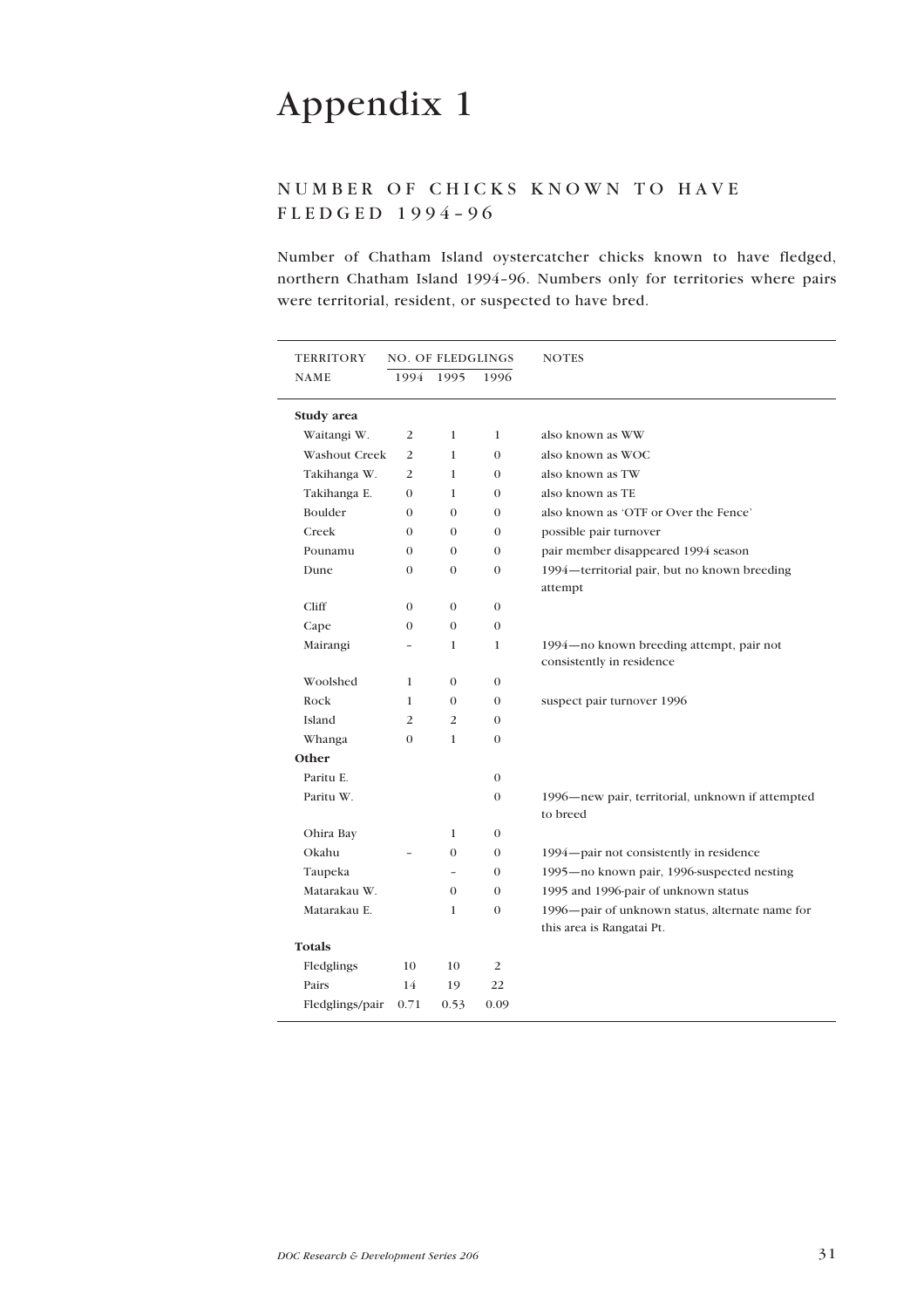## <span id="page-31-0"></span>HABITAT CATEGORIES ON CHATHAM, PITT AND RANGATIRA ISLANDS BY ZONE

Habitat categories on Chatham, Pitt and Rangatira islands by zone. Categories defined as 'wide' or 'narrow' (e.g. rock platform) were those sections greater or less than 30 m wide respectively.

| ZONE        | HABITAT CATEGORIES      | TOTAL  | TOTAL NO. OF    |
|-------------|-------------------------|--------|-----------------|
|             | WITHIN EACH ZONE        | (km)   | <b>SECTIONS</b> |
| Terrestrial | cliff                   | 46.50  | 69              |
|             | paddock                 | 68.75  | 76              |
|             | vegetation              | 152.25 | 151             |
| Storm-tide  | boulder / cliff         | 35.50  | 64              |
|             | no storm zone           | 15.25  | 16              |
|             | rock / shell            | 75.25  | 96              |
|             | rock / shell narrow     | 36.00  | 41              |
|             | sand                    | 47.50  | 54              |
|             | sand narrow             | 58.00  | 25              |
| Intertidal  | boulder / cliff / shell | 26.75  | 38              |
|             | rock / mix              | 45.25  | 70              |
|             | rock platform           | 34.75  | 69              |
|             | sand                    | 96.25  | 50              |
|             | schist                  | 64.50  | 69              |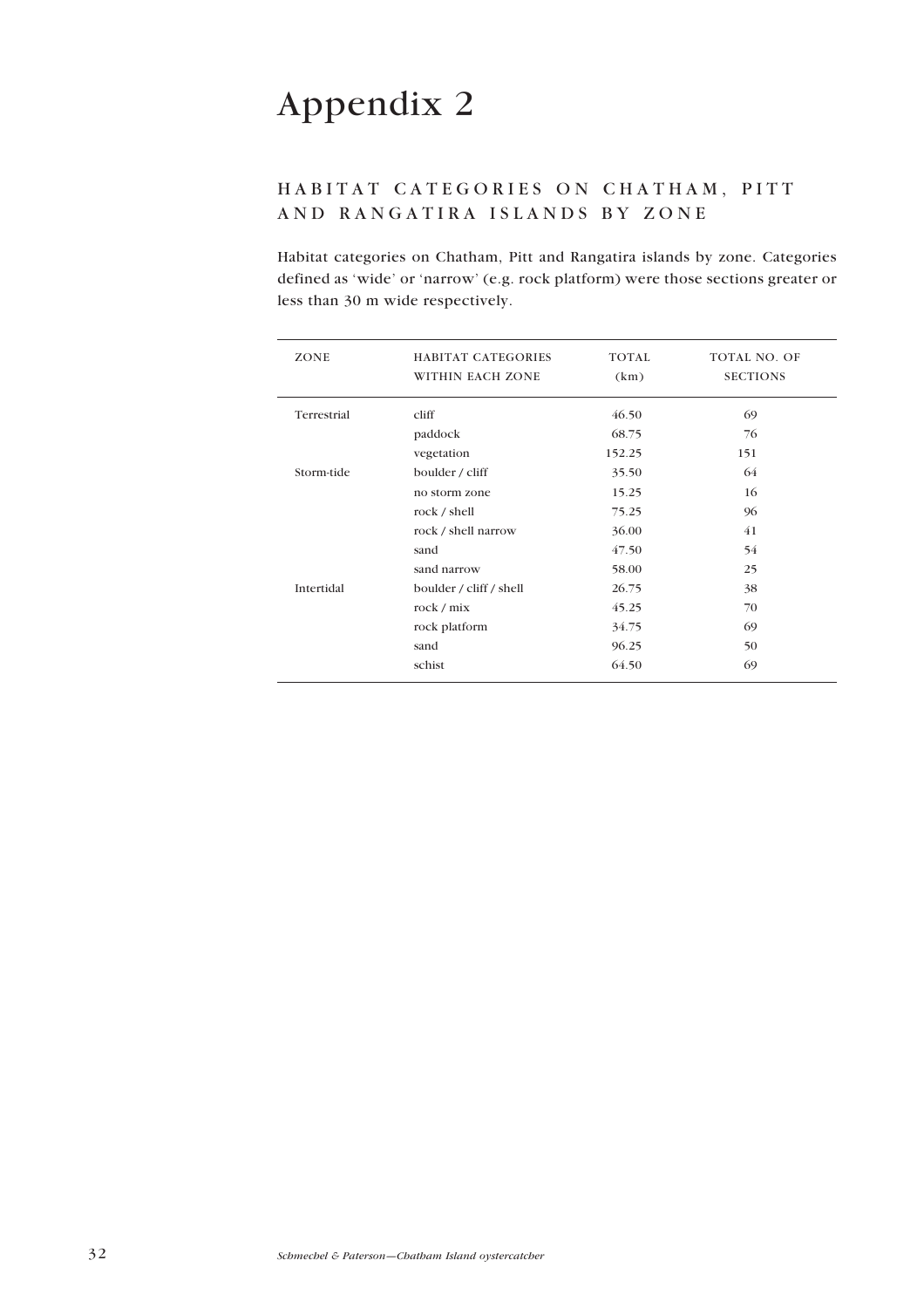## <span id="page-32-0"></span>FEATURES OF CHATHAM ISLAND OYSTERCATER BREEDING TERRITORIES

Features of Chatham Island oystercater breeding territories.  $\times$  indicates the presence of the feature. Items in parenthesis indicate feature is outside territory boundaries but nearby.

| <b>TERRITORY</b> | <b>COASTLINE</b> |               | <b>PADDOCK</b> | <b>ROCK</b>     | BOULDER /       | <b>STREAM</b>      |
|------------------|------------------|---------------|----------------|-----------------|-----------------|--------------------|
|                  | <b>LENGTH</b>    | <b>WIDTHS</b> |                | <b>PLATFORM</b> | ROCK/           |                    |
|                  | (m)              | (m)           |                |                 | <b>SAND MIX</b> |                    |
| Whanga           | 350              | $10 - 30$     | $\times$       | $\times$        |                 |                    |
| Waitangi W.      | 1000             | $13 - 67$     |                |                 |                 | $\times$           |
| Washout Ck.      | 990              | $3 - 28$      | $\times$       |                 |                 | $\times$           |
| Takehanga W.     | 700              | $4 - 25$      | $\times$       |                 |                 | $\times$           |
| Takehanga E.     | 1310             | $30 - 64$     | $\times$       |                 | $\times$        | $\times$           |
| Boulder          | 1540             | $10 - 16$     | $\times$       |                 | $\times$        |                    |
| Creek            | 180              | $15 - 37$     | X              | $\times$        |                 | $\times$           |
| Pounamu          | 170              | $4 - 8$       | X              | $\times$        |                 |                    |
| Dune             | 200              | $6 - 15$      | $\times$       | $\times$        |                 |                    |
| Cliff            | 200              | $18 - 24$     | $\times$       | $\times$        |                 |                    |
| Cape             | 450              | $1 - 9$       | $(\times)^*$   | $\times$        |                 |                    |
| Mairangi         | 490              | $5 - 15$      | $\times$       |                 | $\times$        | $\times$           |
| Woolshed         | 700              | $5 - 70$      |                |                 | $\times$        | $(\times)^\dagger$ |
| Rock             | 560              | $1 - 3$       | $(\times)$     | $\times$        |                 |                    |
| Island           | 360              | $2 - 4$       | $(\times)$     | $\times$        |                 | $(\times)$         |
| Mean / count     | 610              |               | 10             | 8               | $\overline{4}$  | 8                  |

paddock use nearby and suspected use

Ü minor creeks, rather than larger streams